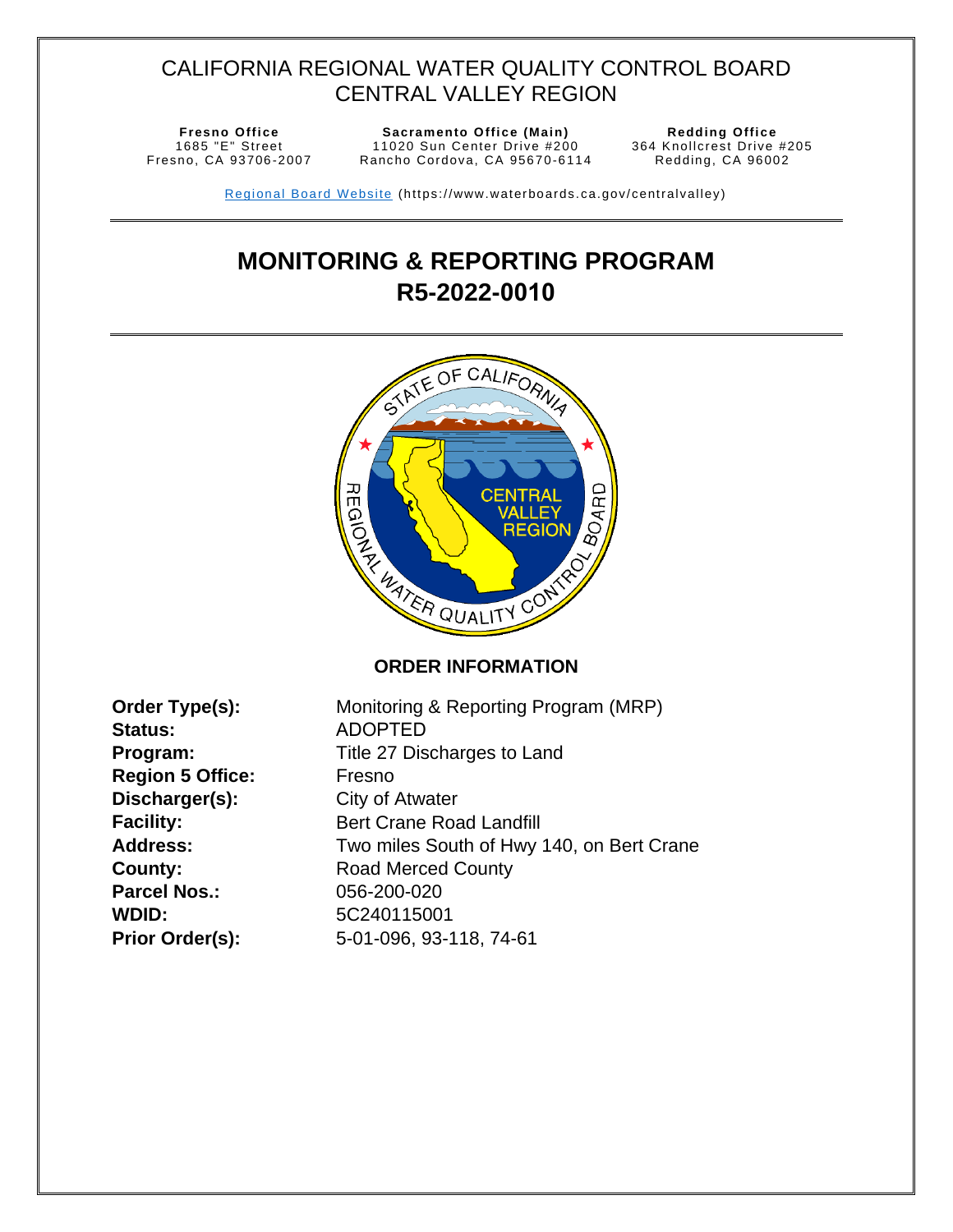#### **CERTIFICATION**

I, PATRICK PULUPA, Executive Officer, hereby certify that the following is a full, true, and correct copy of the order adopted by the California Regional Water Quality Control Board, Central Valley Region, on 17 February 2022.

Date: 2022.03.14 14:03:27 -07'00'

PATRICK PULUPA, Executive Officer

#### **REGIONAL BOARD INFORMATION**

#### **Sacramento Office (Main)**

Rancho Cordova, CA 95670-6114 11020 Sun Center Drive #200 Telephone: (916) 464-3291

#### **Fresno Office**

1685 "E" Street Fresno, CA 93706-2007 Telephone: (559) 445-5116

#### **Redding Office**

364 Knollcrest Drive #205 Redding, CA 96002 Telephone: (530) 224-4845

[Regional Board Website](https://www.waterboards.ca.gov/centralvalley/) https://www.waterboards.ca.gov/centralvalley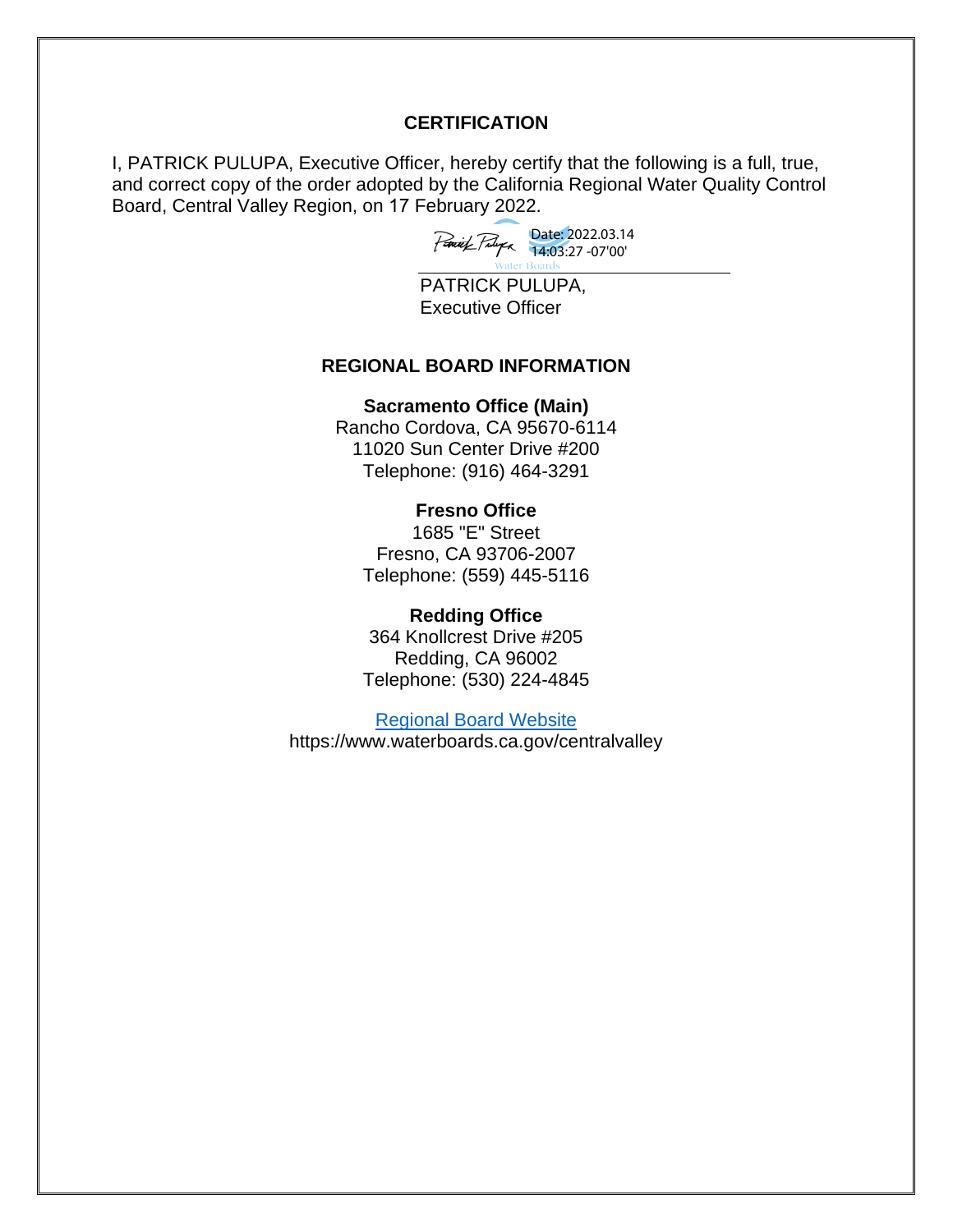## **TABLE OF CONTENTS**

| 1. |                                                                      |  |
|----|----------------------------------------------------------------------|--|
| 2. |                                                                      |  |
|    |                                                                      |  |
|    |                                                                      |  |
|    |                                                                      |  |
|    |                                                                      |  |
|    |                                                                      |  |
|    |                                                                      |  |
|    |                                                                      |  |
|    |                                                                      |  |
|    | 2. Summary of Water Quality Protection Standard (WQPS) Components  4 |  |
|    |                                                                      |  |
|    | 5                                                                    |  |
|    |                                                                      |  |
|    |                                                                      |  |
|    |                                                                      |  |
|    | f.                                                                   |  |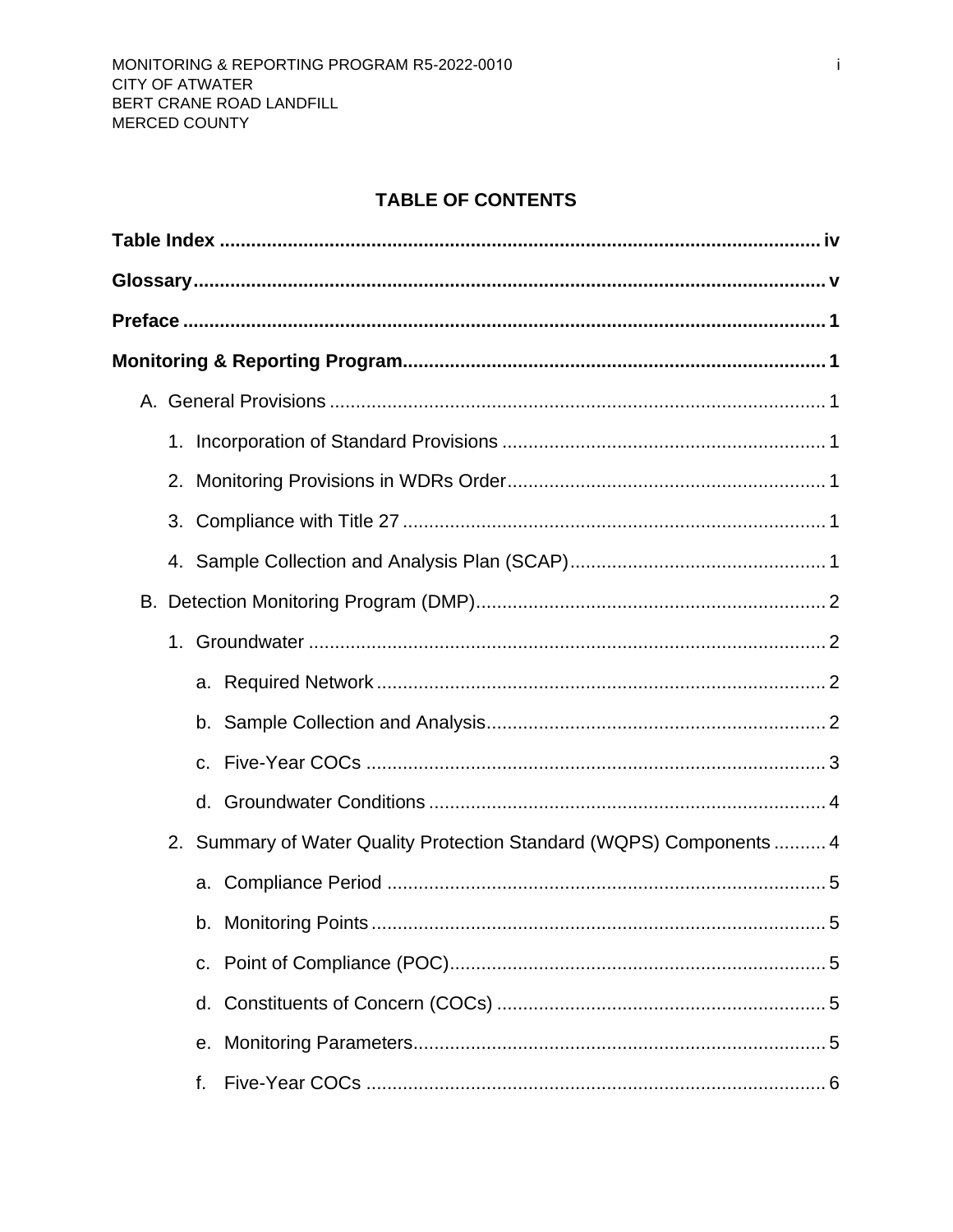| C. |  |
|----|--|
|    |  |
| a. |  |
|    |  |
| 6. |  |
| 5. |  |
|    |  |
|    |  |
|    |  |
|    |  |
|    |  |
|    |  |
|    |  |
|    |  |
|    |  |
|    |  |
|    |  |
|    |  |
|    |  |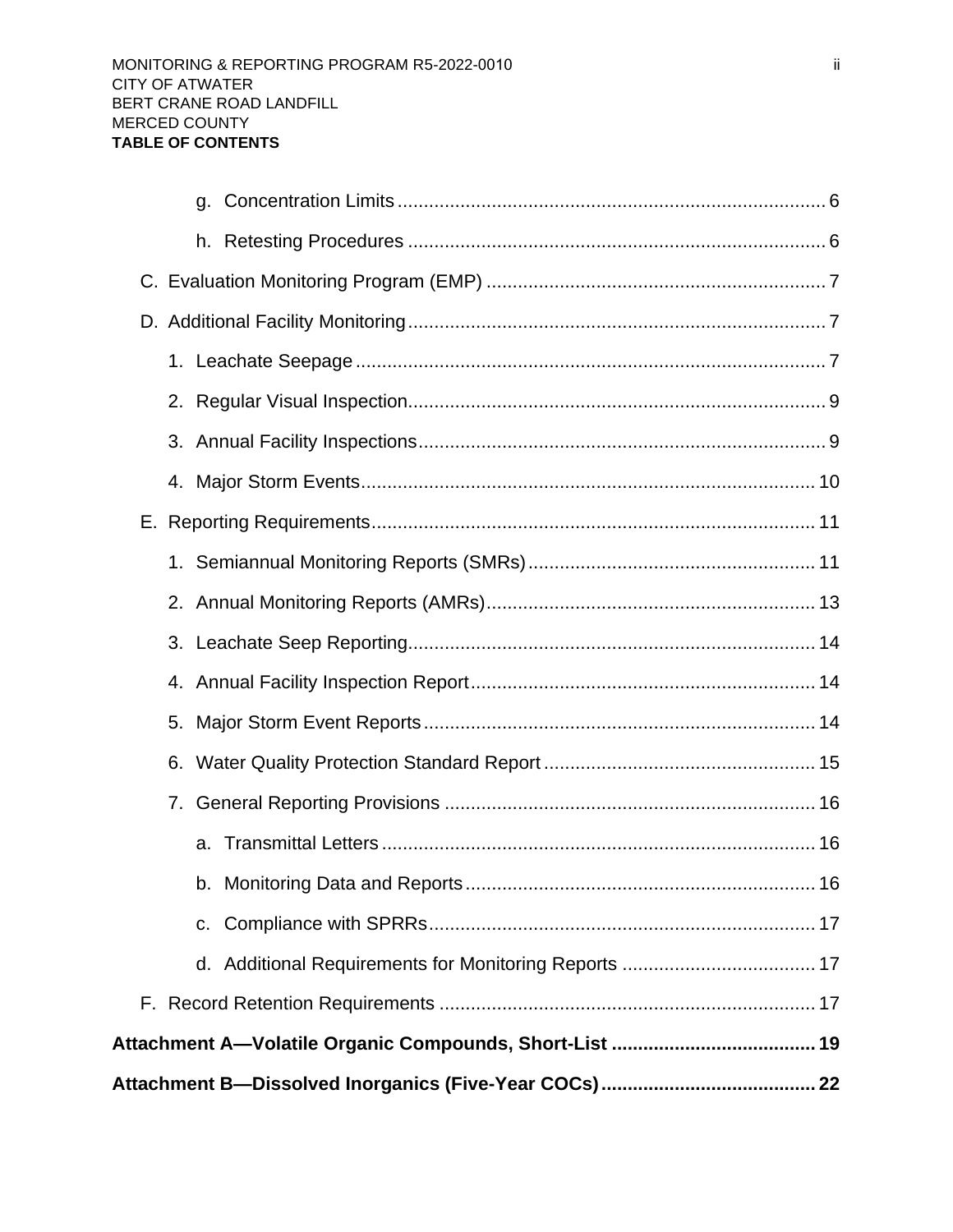| Attachment C—Volatile Organic Compounds, Extended List (Five-Year COCs) 23 |  |
|----------------------------------------------------------------------------|--|
| Attachment D-Semi-Volatile Organic Compounds (Five-Year COCs)  26          |  |
|                                                                            |  |
| Attachment F-OrganoPhosphorous Compounds (Five-Year COCs) 32               |  |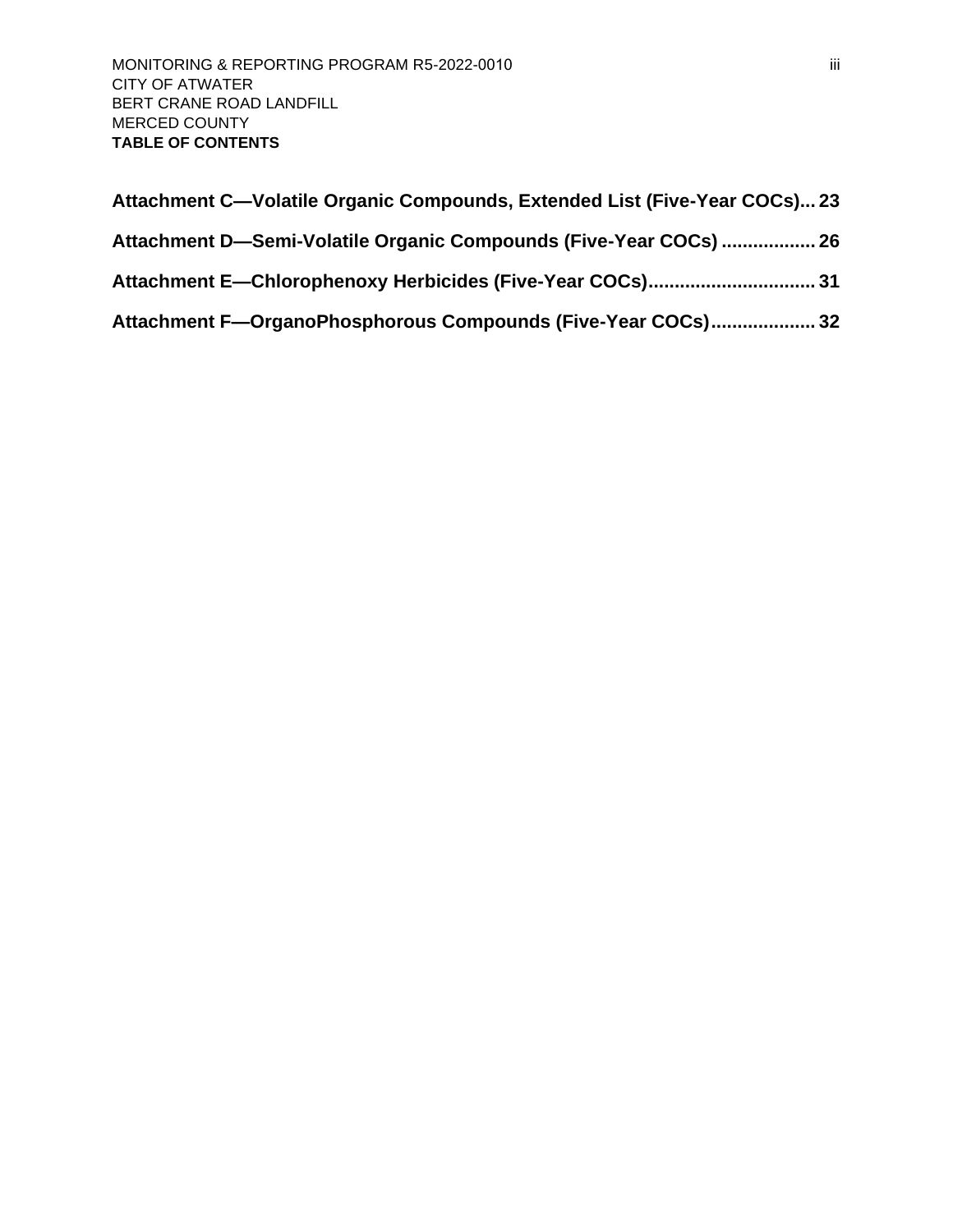## **TABLE INDEX**

<span id="page-5-0"></span>

| Table 2-Groundwater Detection Monitoring, Physical Parameters  3   |  |
|--------------------------------------------------------------------|--|
| Table 3-Groundwater Detection Monitoring, Constituent Parameters 3 |  |
|                                                                    |  |
| Table 5-Groundwater Detection Monitoring, Groundwater Conditions 4 |  |
|                                                                    |  |
|                                                                    |  |
|                                                                    |  |
|                                                                    |  |
|                                                                    |  |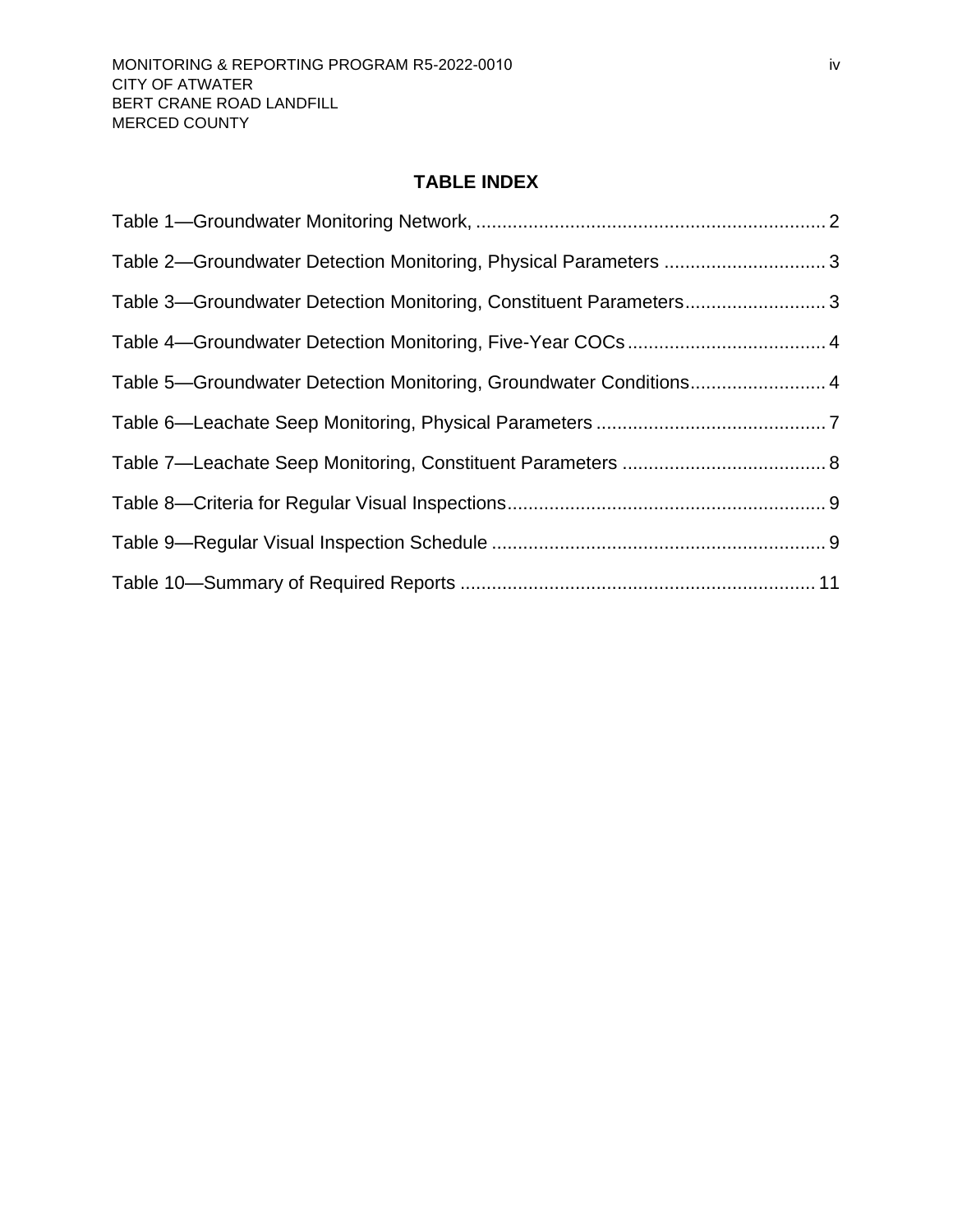## **GLOSSARY**

<span id="page-6-0"></span>

| Recovery                                                                                             |
|------------------------------------------------------------------------------------------------------|
|                                                                                                      |
|                                                                                                      |
|                                                                                                      |
|                                                                                                      |
|                                                                                                      |
|                                                                                                      |
|                                                                                                      |
| Accreditation Program (formerly administered by<br>California Department of Public Health)           |
|                                                                                                      |
|                                                                                                      |
| Five-Year COCs Five-Year Constituents of Concern                                                     |
| GeoTracker State Water Board's Data Management System for<br>Sites with Potential Groundwater Impact |
|                                                                                                      |
|                                                                                                      |
|                                                                                                      |
|                                                                                                      |
|                                                                                                      |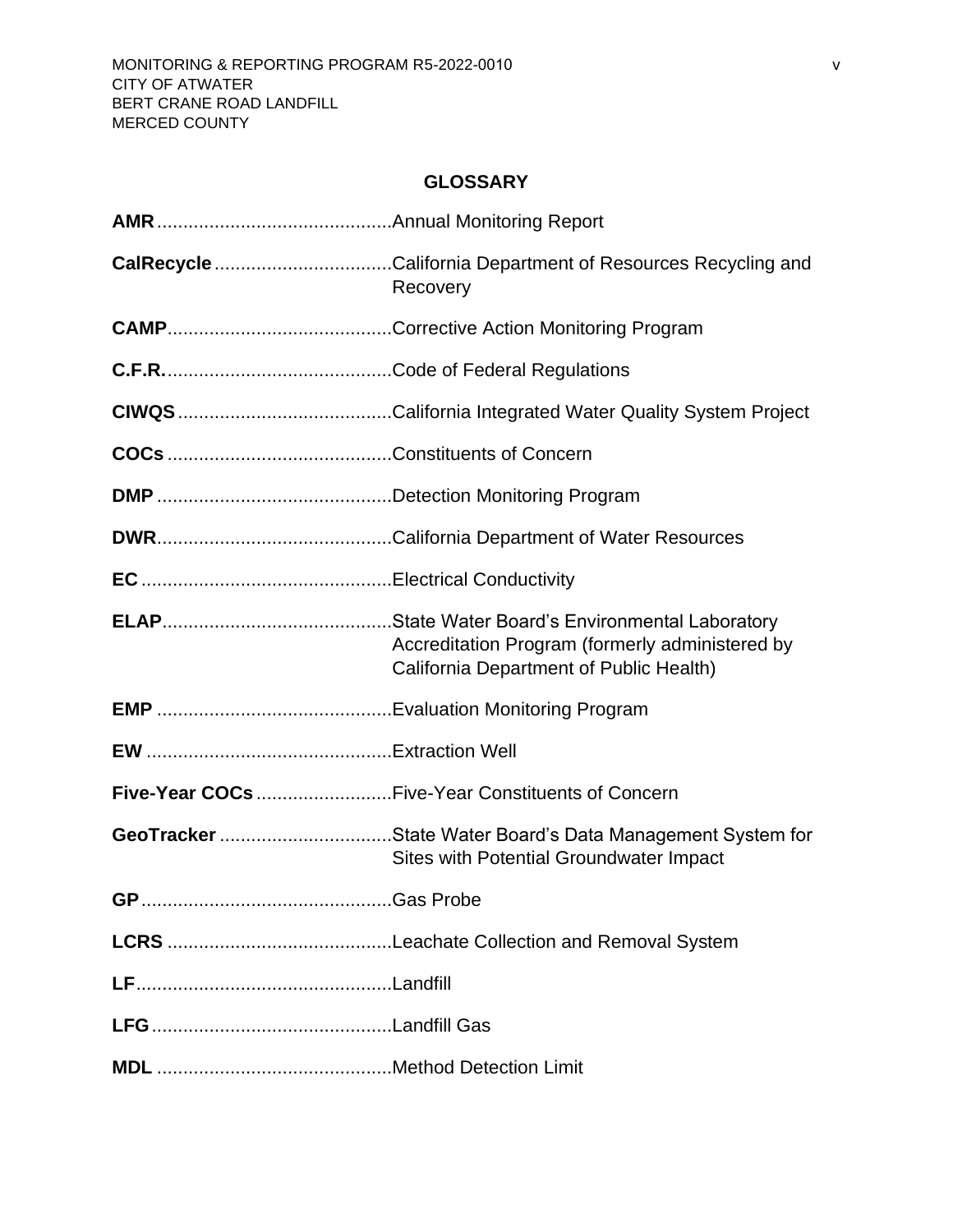| Method TO-15 VOCsVolatile Organic Compounds associated with<br><b>USEPA Method TO-15</b>                                                                                                                                           |
|------------------------------------------------------------------------------------------------------------------------------------------------------------------------------------------------------------------------------------|
|                                                                                                                                                                                                                                    |
|                                                                                                                                                                                                                                    |
|                                                                                                                                                                                                                                    |
|                                                                                                                                                                                                                                    |
|                                                                                                                                                                                                                                    |
| Standard                                                                                                                                                                                                                           |
|                                                                                                                                                                                                                                    |
| <b>Qualified Professional </b> Professional Civil Engineer or Geologist licensed by<br>the State of California                                                                                                                     |
| 42 U.S.C. § 6901 et seq.                                                                                                                                                                                                           |
|                                                                                                                                                                                                                                    |
| ROWD / JTD Report of Waste Discharge / Joint Technical<br>Document                                                                                                                                                                 |
|                                                                                                                                                                                                                                    |
|                                                                                                                                                                                                                                    |
|                                                                                                                                                                                                                                    |
|                                                                                                                                                                                                                                    |
| <b>SPRRs / Standard Provisions</b> Standard Provisions and Reporting Requirements for<br>Nonhazardous Solid Waste Discharges Regulated by<br>Subtitle D and/or Title 27 Municipal Solid Waste<br>Facilities, December 2015 Edition |
|                                                                                                                                                                                                                                    |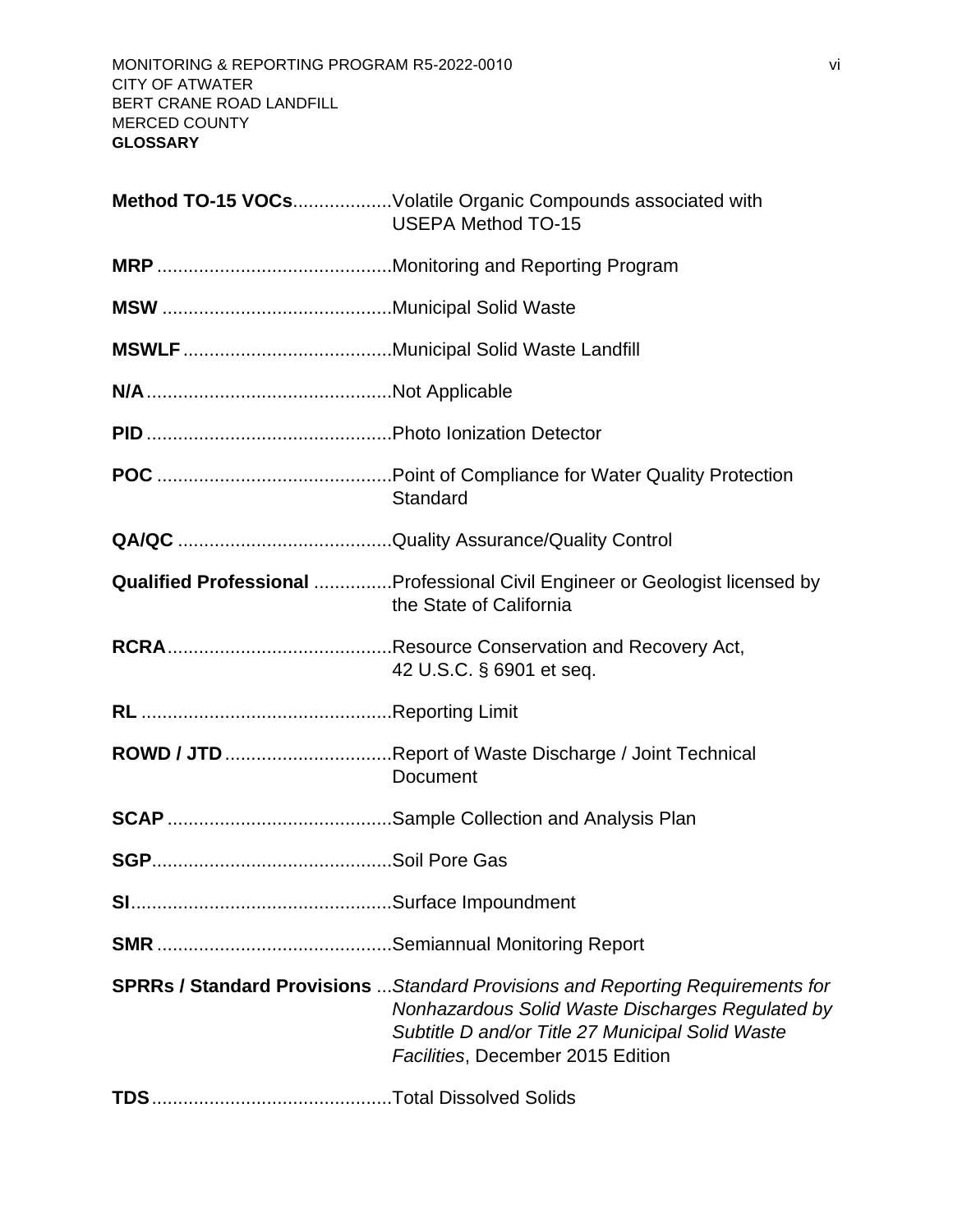## **UNITS**

| MM Hg Vacuum Millimeters of Mercury (Barometric Pressure) |
|-----------------------------------------------------------|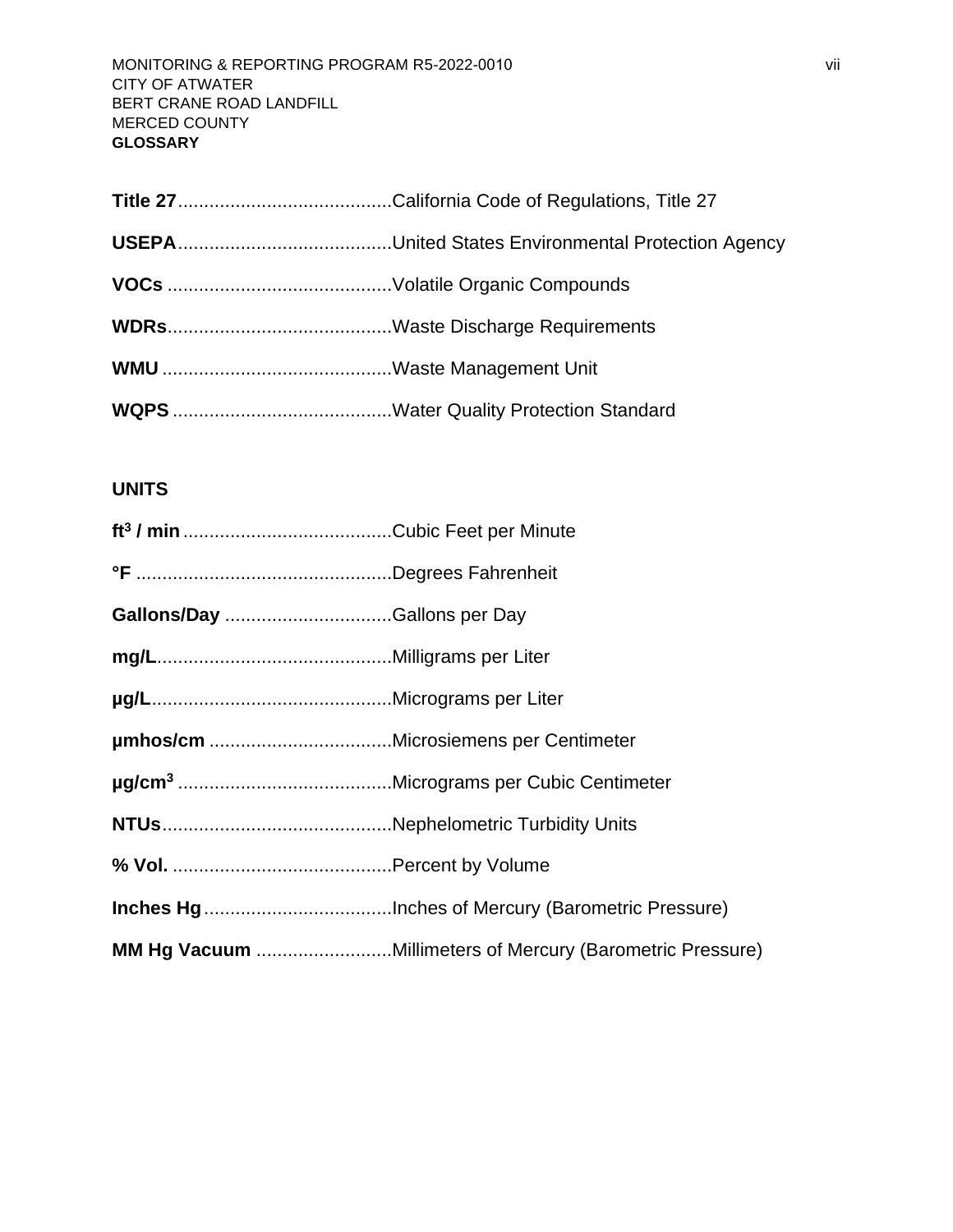#### **PREFACE**

<span id="page-9-0"></span>Adopted by the California Regional Water Quality Control Board, Central Valley Region (Central Valley Water Board) pursuant to Water Code section 13267, subdivision (b)(1), this Order establishes a Monitoring and Reporting Program (MRP) for the City of Atwater, which owns the [Bert Crane Road Landfill](#page-0-0) (Facility) in [Merced County.](#page-0-1)  Additional information regarding the Facility is set forth in the enumerated findings of Waste Discharge Requirements Order [R5-2022-](#page-0-2)0010 (WDRs Order). Except as otherwise provided in the following MRP, these findings are incorporated herein.

The MRP also contains supplemental findings related to monitoring and reporting activities, and/or Facility conditions. For the purposes of California Code of Regulations, title 27 (Title 27) (e.g., §§ 21720, 20380-20435), the findings and provisions of this Order are conversely incorporated as part of the WDRs Order as well.

Although adopted with the WDRs Order, this is a separate order subject to subsequent revision by the Executive Officer in accordance with delegated authority per Water Code section 13223. For the purposes of Title 27, such revisions shall be automatically incorporated as part of the WDRs Order.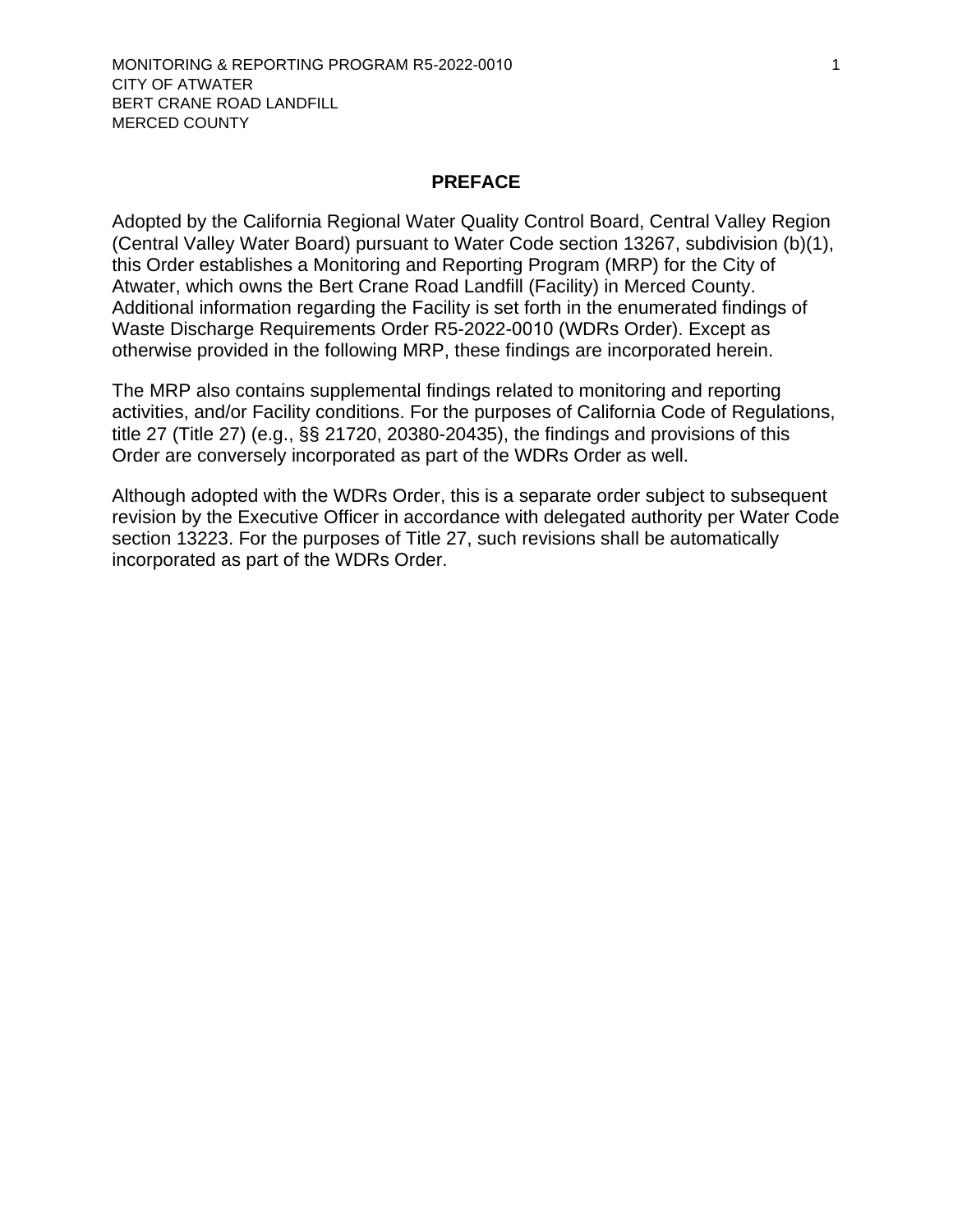#### <span id="page-10-6"></span>**MONITORING & REPORTING PROGRAM**

<span id="page-10-0"></span>**IT IS HEREBY ORDERED, pursuant to Water Code section 13267: that all previously** issued Monitoring and Reporting Program(s) for the discharge of solid waste at the Facility are rescinded (except for enforcement purposes); and that the Discharger, their agents, employees and successors shall comply with the following Monitoring and Reporting Program (MRP). The [Discharger](#page-10-6) shall not implement any changes until a revised MRP is issued by the Central Valley Water Board or its Executive Officer.

#### <span id="page-10-2"></span><span id="page-10-1"></span>**A. General Provisions**

- **1. Incorporation of Standard Provisions**—The [Discharger](#page-10-6) shall comply with all relevant provisions of the *Standard Provisions and Reporting Requirements for Nonhazardous Solid Waste Discharges Regulated by Subtitle D and/or Title 27 Municipal Solid Waste Facilities, December 2015 Edition* (SPRRs or Standard Provisions), which are incorporated herein. See, e.g., SPRRs section I (*Standard Monitoring Specifications*) and section J (*Response to Release*).
- <span id="page-10-3"></span>2. Monitoring Provisions in WDRs Order—The [Discharger](#page-10-6) shall comply with all "Monitoring Provisions" in the Facility's operative Title 27 WDR s Order, which are also incorporated herein.
- <span id="page-10-4"></span>**3. Compliance with Title 27**—The [Discharger](#page-10-6) shall comply with all of Title 27 provisions as they pertain to activities described in this MRP (including SPRRs).
- <span id="page-10-5"></span>**4. Sample Collection and Analysis Plan (SCAP)**—All samples shall be collected, preserved and transported in accordance with the approved Sample Collection and Analysis Plan (SCAP) and the Quality Assurance/Quality Control (QA/QC) standards specified therein. The [Discharger](#page-10-6) may use alternative analytical test methods (including new USEPA-approved methods), provided that the alternative methods have method detection limits (MDLs) equal to or lower than the analytical methods specified in this MRP and are identified in the approved SCAP.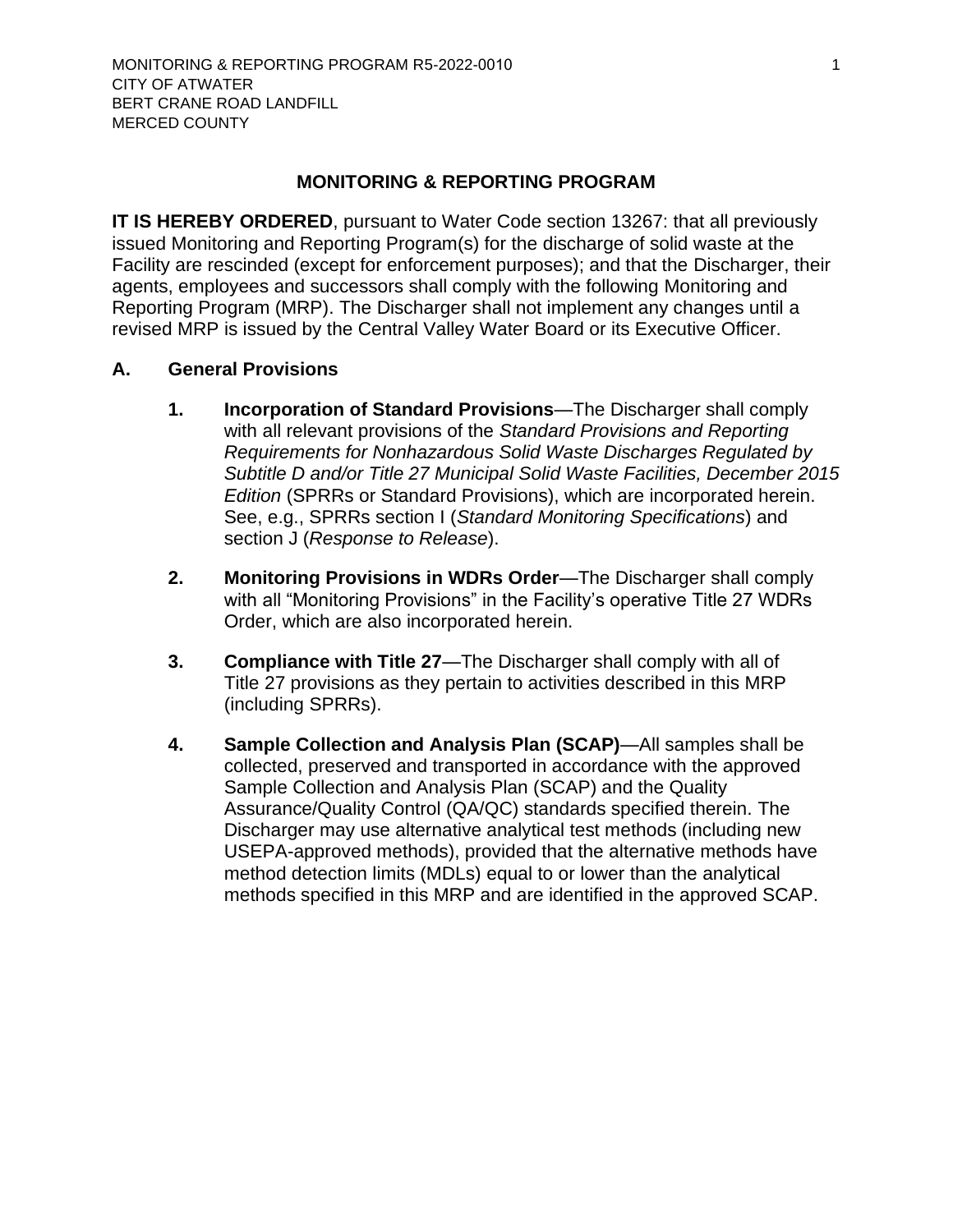<span id="page-11-0"></span>**B. Detection Monitoring Program (DMP)**— Pursuant to Title 27, §20080(g), persons responsible for discharges at CAI units may be required to develop and implement a detection monitoring program (DMP) in accordance with Title 27, §20380 et seq. To detect a release at the earliest possible time (see Title 27, § 20420, subd. (b)), the [Discharger](#page-10-6) shall implement a Detection Monitoring Program (DMP) for groundwater zone in accordance with the provisions of Title 27, particularly sections 20415 and 20420. Groundwater detection monitoring networks shall be revised (as needed).

#### <span id="page-11-2"></span><span id="page-11-1"></span>**1. Groundwater**

**a. Required Network**—The Facility's current groundwater monitoring well network consists of the wells listed in **[Table 1](#page-11-4)**. As of the date of this Order, the network does not meet the requirements of Title 27. (Title 27, § 20415, subd. (b).) A Time Schedule Order is included in the WDRs providing dates for bringing the detection monitoring network into compliance with Title 27.

<span id="page-11-4"></span>

| Well                          | Program                   | <b>Monitore</b><br>d Unit | <b>Point of</b><br><b>Compliance</b><br>(WQPS) | <b>Status</b> |
|-------------------------------|---------------------------|---------------------------|------------------------------------------------|---------------|
| $MW-1$                        | Detection                 | <b>WMU</b>                | Yes                                            | Dry/Inactive  |
| $MW-2R$                       | Detection                 | WMU                       | Yes                                            | Operational   |
| $MW-3$                        | Detection                 | WMU                       | Yes                                            | Dry/Inactive  |
| $MW-4$                        | Detection                 | WMU                       | Yes                                            | Dry/Inactive  |
| MW-5R                         | Detection                 | WMU                       | Yes                                            | Operational   |
| $MW-6$                        | Background                | WMU                       | <b>No</b>                                      | Operational   |
| Bettencourt*<br>Domestic Well | Off-site/<br>Downgradient | <b>WMU</b>                | <b>No</b>                                      | Operational   |

#### **Table 1—Groundwater Monitoring Network**

\*Availability subject to owner consent.

<span id="page-11-3"></span>See Glossary for definitions of terms and abbreviations in table.

**b. Sample Collection and Analysis**—Groundwater samples shall be collected from each well and analyzed for Monitoring Parameters listed in **[Table 2](#page-12-1)** (*Physical Parameters*) and **Table 3** (*Constituent Parameters*), in accordance with the specified schedule for each parameter. (Title 27, § 20420, subds. (e)-(f).)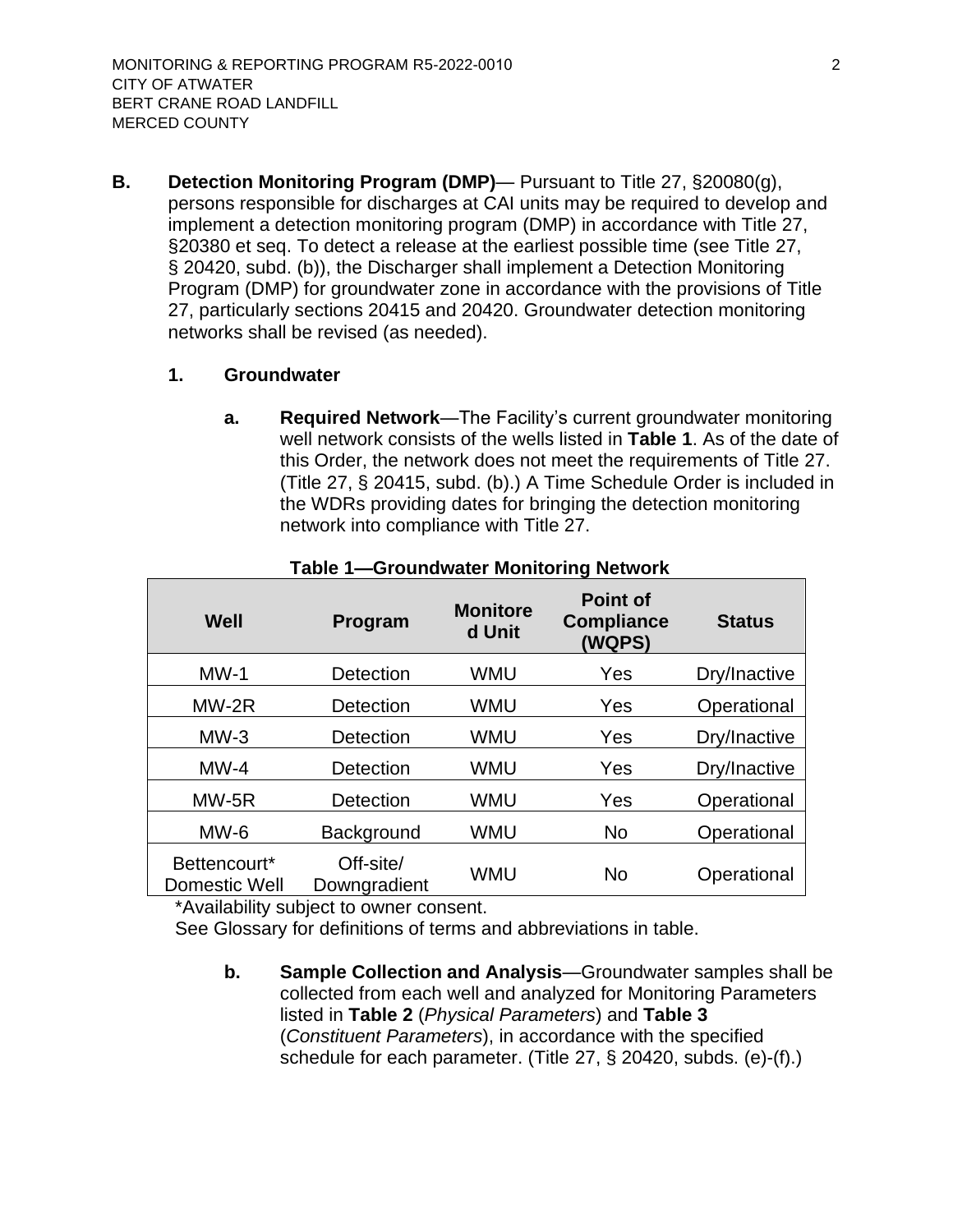#### **Table 2—Groundwater Detection Monitoring, Physical Parameters**

<span id="page-12-1"></span>

| <b>Physical</b><br><b>Parameter</b> | <b>GeoTracker</b><br>Code | <b>Units</b> | <b>Sampling</b><br><b>Frequency</b> | <b>Reporting</b><br><b>Frequency</b> |
|-------------------------------------|---------------------------|--------------|-------------------------------------|--------------------------------------|
| Temperature                         | <b>TEMP</b>               | °F           | Semiannually                        | Semiannually                         |
| Electrical<br>Conductivity          | <b>SC</b>                 | umhos/cm     | Semiannually                        | Semiannually                         |
| pH                                  | PH                        | pH Units     | Semiannually                        | Semiannually                         |
| Turbidity                           | <b>TURB</b>               | <b>NTUs</b>  | Semiannually                        | Semiannually                         |

<span id="page-12-2"></span>See Glossary for definitions of terms and abbreviations in table.

#### **Table 3—Groundwater Detection Monitoring, Constituent Parameters**

| <b>Constituent Parameter</b>                                 | <b>GeoTracker</b><br>Code | <b>Units</b> | <b>Sampling</b><br><b>Frequency</b> | Reporting<br><b>Frequency</b> |
|--------------------------------------------------------------|---------------------------|--------------|-------------------------------------|-------------------------------|
| Chloride                                                     | <b>CL</b>                 | mg/L         | Semiannually                        | Semiannually                  |
| Carbonate                                                    | CACO <sub>3</sub>         | mg/L         | Semiannually                        | Semiannually                  |
| <b>Bicarbonate</b>                                           | BICACO <sub>3</sub>       | mg/L         | Semiannually                        | Semiannually                  |
| Sulfate                                                      | SO <sub>4</sub>           | mg/L         | Semiannually                        | Semiannually                  |
| Calcium                                                      | CA                        | mg/L         | Semiannually                        | Semiannually                  |
| Magnesium                                                    | MG                        | mg/L         | Semiannually                        | Semiannually                  |
| Potassium                                                    | K                         | mg/L         | Semiannually                        | Semiannually                  |
| Sodium                                                       | <b>NA</b>                 | mg/L         | Semiannually                        | Semiannually                  |
| <b>Short List VOCs</b><br>(Attachment A)                     | (various)                 | $\mu$ g/L    | Semiannually                        | Semiannually                  |
| 1,2,3-Trichloropropane<br>per Method SRL-524M-<br><b>TCP</b> | TCPR123                   | nq/L         | Semiannually                        | Semiannually                  |

<span id="page-12-0"></span>See Glossary for definitions of terms and abbreviations in table.

**c. Five-Year COCs**—The [Discharger](#page-10-6) shall analyze for groundwater samples from each well for the Five-Year Constituents of Concern (Five-Year COCs) listed in **[Table 4](#page-13-2)**. Five-Year COCs were last monitored in 2020, and shall be analyzed again in 2025. (Title 27, § 20420, subd. (g).)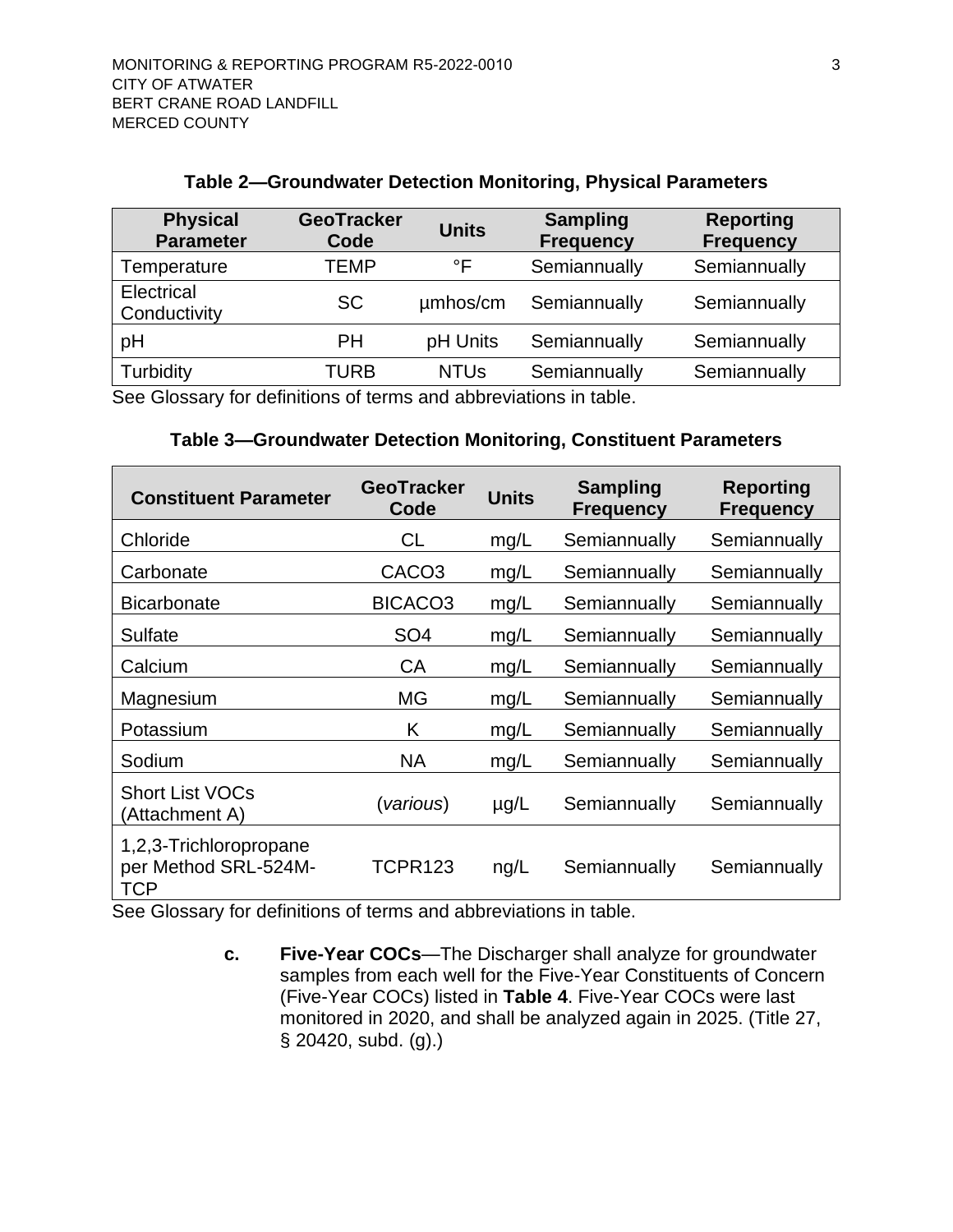<span id="page-13-2"></span>

| <b>Five-Year Constituent</b>                                                                                    | <b>GeoTracker</b><br>Code | <b>Units</b> | <b>Sampling &amp;</b><br><b>Reporting</b><br><b>Frequency</b> |
|-----------------------------------------------------------------------------------------------------------------|---------------------------|--------------|---------------------------------------------------------------|
| <b>Total Organic Carbon</b>                                                                                     | <b>TOC</b>                | mg/L         | Every 5 Years                                                 |
| <b>Dissolved Inorganics</b><br>(Attachment B)                                                                   | (various)                 | $\mu$ g/L    | Every 5 Years                                                 |
| <b>Extended List VOCs</b><br>(Attachment C)                                                                     | (various)                 | $\mu$ g/L    | Every 5 Years                                                 |
| Semi-Volatile Organic Compounds<br>(Attachment D)                                                               | (various)                 | $\mu$ g/L    | Every 5 Years                                                 |
| <b>Chlorophenoxy Herbicides</b><br>(Attachment E)                                                               | (various)                 | $\mu$ g/L    | Every 5 Years                                                 |
| Organophosphorus Compounds<br>(Attachment F)<br>Cae Clossom ter definitions of terms and obbroviations in table | (various)                 | $\mu$ g/L    | Every 5 Years                                                 |

#### **Table 4—Groundwater Detection Monitoring, Five-Year COCs**

<span id="page-13-0"></span>See Glossary for definitions of terms and abbreviations in table.

**d. Groundwater Conditions**—Each quarter, the [Discharger](#page-10-6) shall monitor the Groundwater Conditions specified in **[Table 5](#page-13-3)**, with the result of such monitoring being reported semiannually per **Section [E.1](#page-20-1)**.<sup>1</sup> (Title 27, § 20415, subd. (b)(1).)

#### <span id="page-13-3"></span>**Table 5—Groundwater Detection Monitoring, Groundwater Conditions**

| <b>Groundwater Condition</b> | <b>GeoTracker</b><br>Code | <b>Monitoring</b><br><b>Frequency</b> | <b>Reporting</b><br><b>Frequency</b> |
|------------------------------|---------------------------|---------------------------------------|--------------------------------------|
| Elevation (Well-Specific)    | ELEV                      | Quarterly                             | Semiannually                         |
| Gradient                     | (none)                    | Quarterly                             | Semiannually                         |
| <b>Flow Rate</b>             | (none)                    | Quarterly                             | Semiannually                         |

<span id="page-13-1"></span>**2. Summary of Water Quality Protection Standard (WQPS) Components**—The Water Quality Protection Standard (WQPS) is the Title 27 analytical framework through which an individual WMU is monitored for releases and impacts to water quality, i.e., the Detection

 $1$  To the extent feasible, this information shall be determined separately for: (1) the uppermost aquifer; (2) any zones of perched water; and (3) any additional zone of saturation monitored based upon water level elevations taken prior to the collection of the water quality data submitted in the report. (Title 27, § 20415, subd. (e)(15).)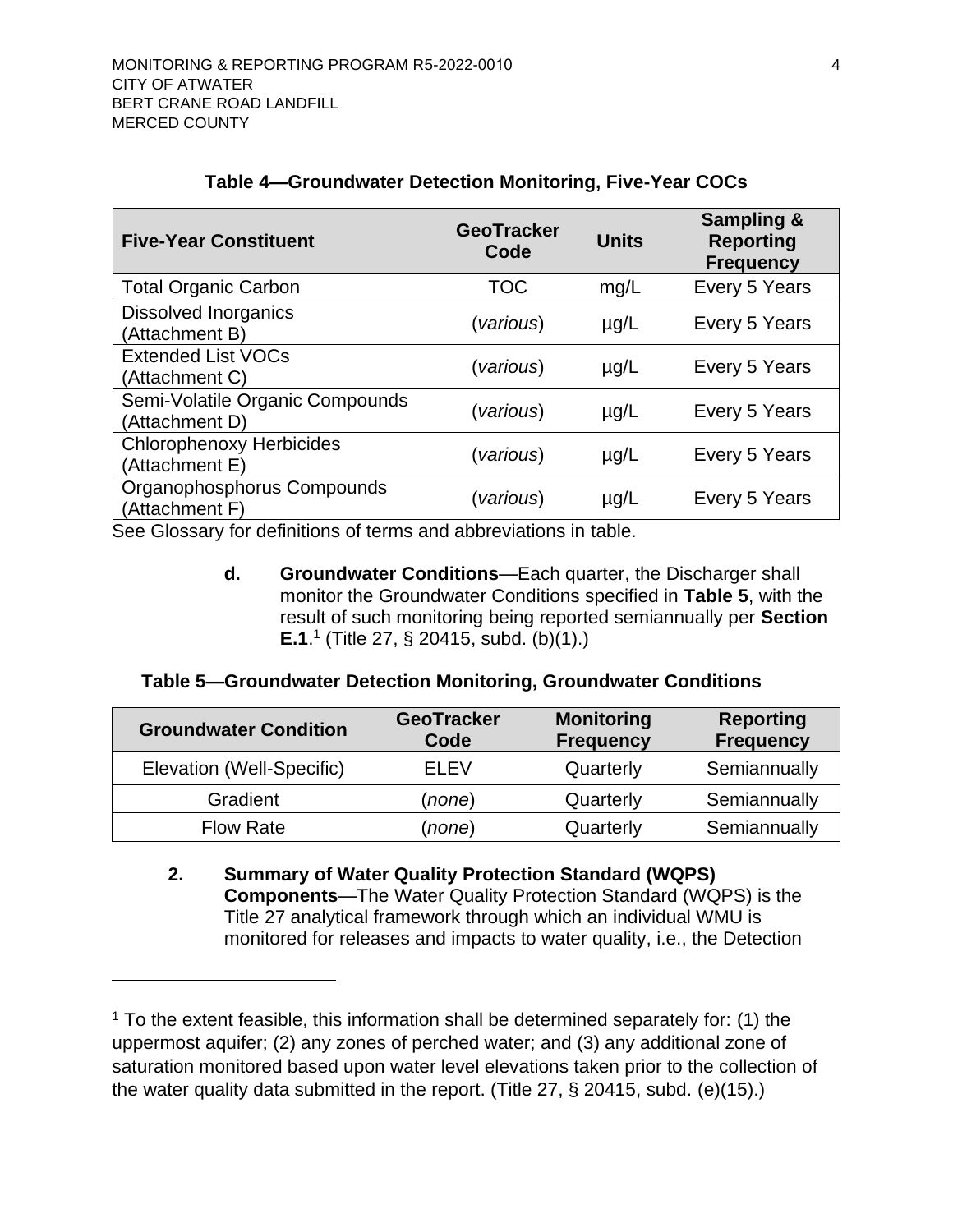Monitoring Program (DMP). (See Title 27, § 20390, subd. (a).) As explained in further detail below, for the duration of the *Compliance Period*, the *Monitoring Points* situated at a WMU's *Point of Compliance* are sampled and analyzed for *Monitoring Parameters* indicative of a release. If concentrations of *Constituents of Concern* exceed *Concentration Limits*, the results are confirmed through *Retesting Procedures*.

- <span id="page-14-0"></span>**a. Compliance Period**—The "compliance period" is the minimum time for which a water quality monitoring will be required i.e., equal to the sum of active years and the closure period. (Title 27, § 20410.) The period restarts each time an Evaluation Monitoring Program (EMP) is initiated for a given WMU. (*Id*., §§ 20410(a), 20415, 20425.) If a WMU is in corrective action, the period continues until it is demonstrated that the WMU has been in continuous compliance with its WQPS for at least three years. (*Id*., § 20410, subd. (c).)
- <span id="page-14-1"></span>**b. Monitoring Points**—For WQPS purposes, a "monitoring point" is any well, device, or location where monitoring is conducted, and is specified in the Facility's WDRs and subject to the WQPS. (Title 27, § 20164.) Monitoring Points are listed in **Section [B](#page-11-0)** (*Detection Monitoring Program*)—specifically **[Table 1](#page-11-4)** (*Groundwater*).
- <span id="page-14-2"></span>**c. Point of Compliance (POC)**—The Point of Compliance (POC) is a vertical plane at the WMU's hydraulically downgradient limit, extending through the uppermost underlying aquifer. (Title 27, §§ 10164, 20405(a).) The Facility's POC monitoring wells are listed below in **[Table 1](#page-11-4)**.
- <span id="page-14-3"></span>**d. Constituents of Concern (COCs)**—Constituents of Concern (COCs) are waste constituents, reaction products, and hazardous constituents that are reasonably expected to be in or derived from waste contained in a WMU. (Title 27, §§ 20164, 20395.)
- <span id="page-14-4"></span>**e. Monitoring Parameters**—Monitoring Parameters are a predetermined set of COCs and measurable physical characteristics (e.g., temp., electrical conductivity, pH), which serve as reliable indicators of a WMU release, and for which samples will therefore be routinely analyzed. (Title 27, §§ 20164, 20395(a), 20420(e)-(f).) For the purposes of this MRP, the Monitoring Parameters are:
	- i. For **Groundwater**, those in [Table 2](#page-12-1) and Table 3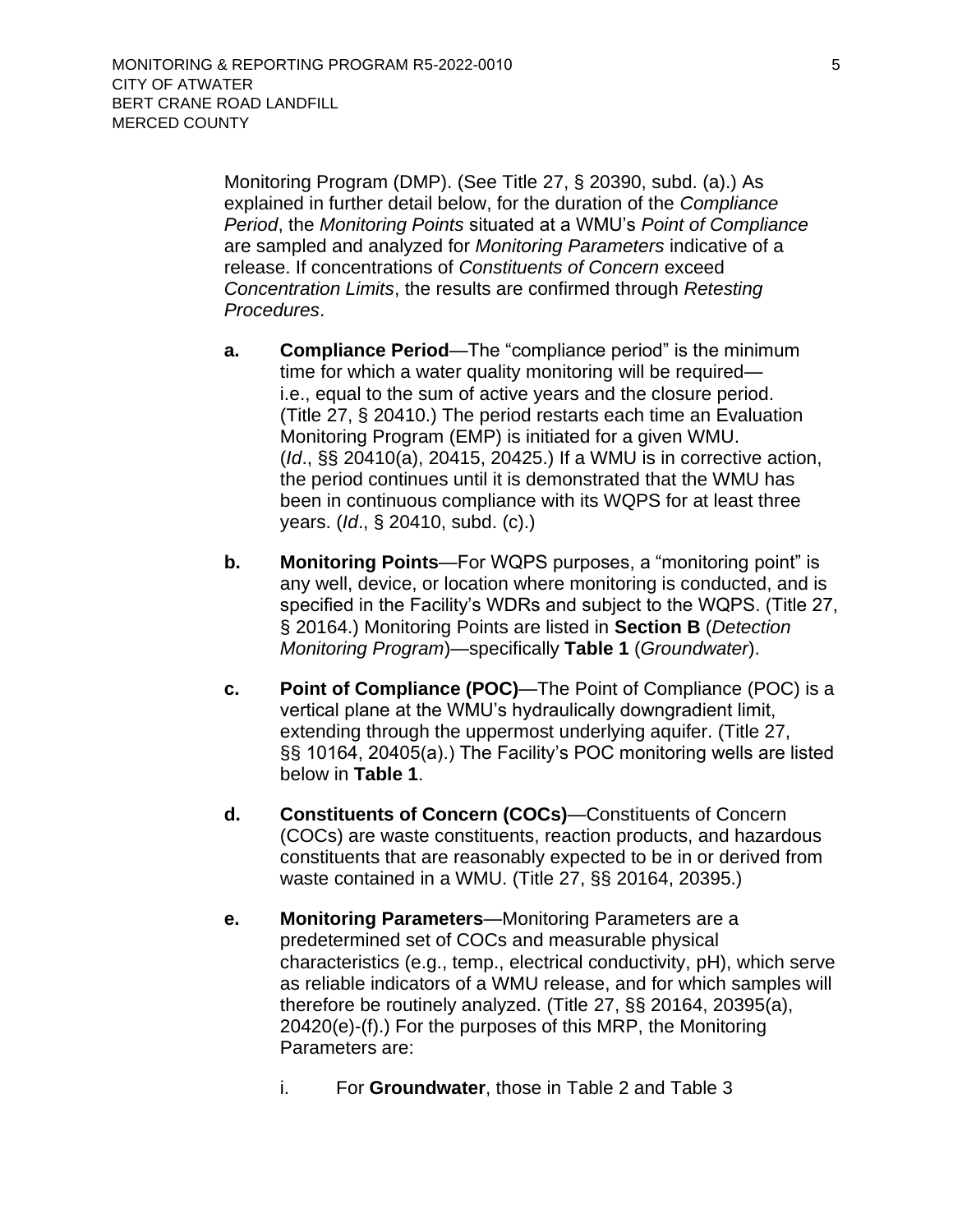- <span id="page-15-0"></span>**f. Five-Year COCs**—In addition to the Monitoring Parameters described above, this Order requires the *quinquennial analysis* of samples for a larger range of constituents that are reasonably expected to be found in, or derived from, the waste contained within each unit at the Facility. (Title 27, §§ 20395, 20420(g).) Analytical results for Five-Year COCs were last submitted to the Central Valley Water Board as part of the 2020 Annual Monitoring Report and are due again in 2025. For the purposes of this MRP, the Five-Year COCs are listed in:
	- i. **Attachment B** (*Dissolved Inorganics*);
	- ii. **Attachment C** (*Extended List VOCs*);
	- iii. **Attachment D** (*Semi-Volatile Organic Compounds*);
	- iv. **Attachment E** (*Chlorophenoxy Herbicides*);
	- v. **Attachment F** (*Organophosphorus Compounds*); and
	- vi. Any other COCs listed in **[Table 4](#page-13-2)** (*Groundwater*)
- <span id="page-15-1"></span>**g. Concentration Limits**—The Concentration Limit for each COC is the "background concentration," as determined by the statistical methods outlined in subdivision (e)(8) of Title 27, section 20415.<sup>2</sup> (Title 27, § 20400, subds. (a), (b).) The approved methods for calculating Concentration Limits interwell statistical analysis.

Concentration Limits shall be proposed and/or updated by the [Discharger](#page-10-6) on an annual basis, in the Annual Monitoring Report (AMR) submitted per **Section [E.2](#page-22-0)** here.

<span id="page-15-2"></span>**h. Retesting Procedures**—If monitoring results indicate measurably significant evidence of a release, as described in Section I.45 of the SPRRs (*Standard Monitoring Specifications*), the [Discharger](#page-10-6) shall apply the following:

<sup>&</sup>lt;sup>2</sup> Concentration Limits are initially proposed by the discharger, then reviewed and approved by the Central Valley Water Board (subject to any necessary revisions). The limits specified herein are approved and incorporated as part of the Facility's WDRs.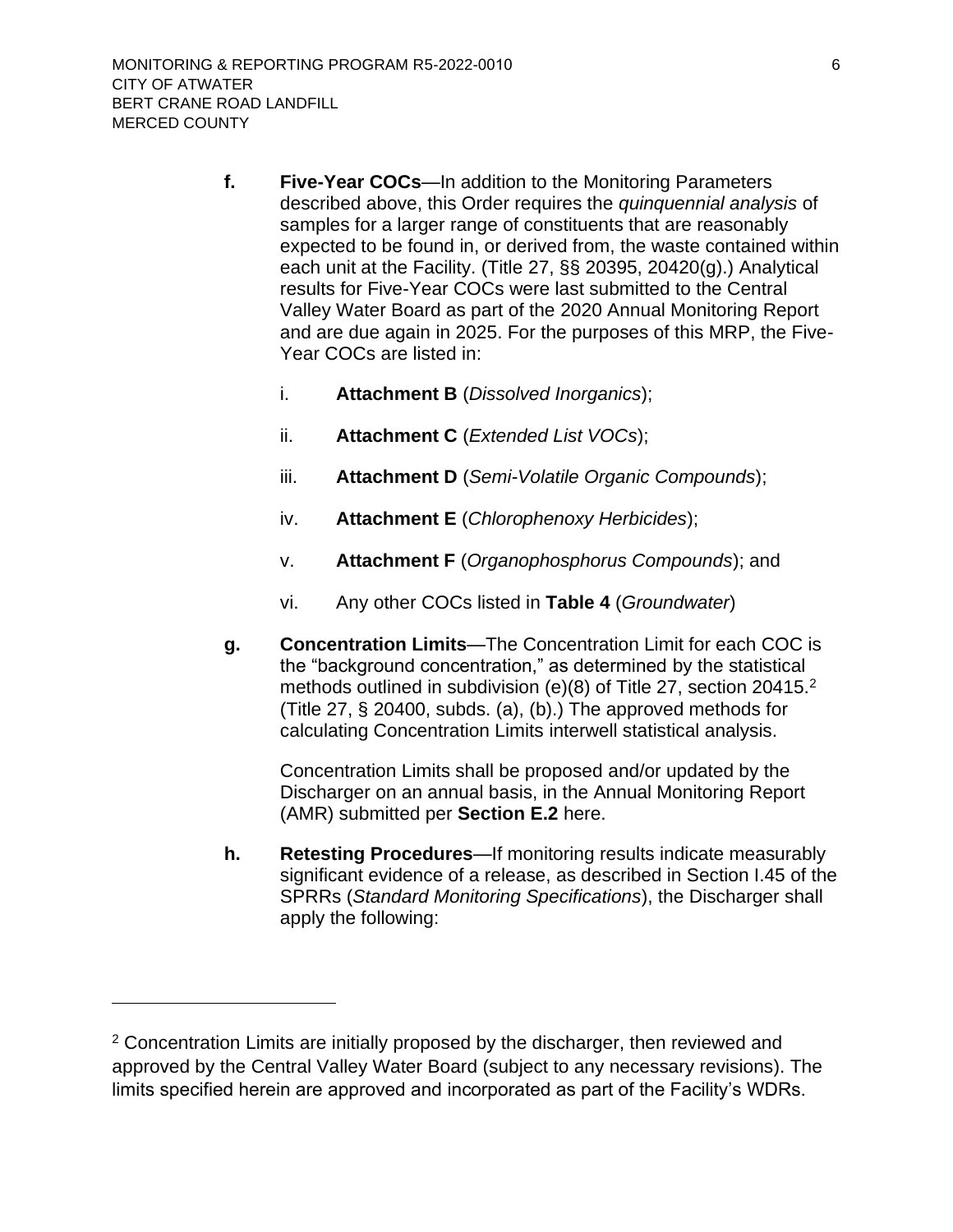- i. **Non-Statistical Retesting Procedures (SPRRs, § I.46)** for analytes detected in less than 10 percent of background samples (e.g., non-naturally occurring COCs); and
- ii. **Statistical Retesting Procedures (SPRRs, § I.46)** for analytes detected in at least 10 percent of background samples (e.g., naturally occurring COCs).
- <span id="page-16-0"></span>**C. Evaluation Monitoring Program (EMP)**—The [Discharger](#page-10-6) shall perform any additional monitoring needed to adequately assess the nature and extent of the release from the landfill.

## <span id="page-16-2"></span><span id="page-16-1"></span>**D. Additional Facility Monitoring**

**1. Leachate Seepage**—Leachate that seeps to the surface from any landfill WMU shall, immediately upon detection, be sampled and analyzed for the Monitoring Parameters in **[Table 6](#page-16-3)** (*Physical Parameters*) and **[Table 7](#page-17-0)** (*Constituent Parameters*). See **Section [E.3](#page-23-0)** for Reporting Requirements.) In the event of a reported leachate seep, Central Valley Water Board staff may direct additional sampling and analysis pursuant to Water Code section 13267, subdivision (b)(1).

<span id="page-16-3"></span>

| <b>Physical Parameter</b>      | <b>GeoTracker</b><br>Code | <b>Units</b> | <b>Sampling</b><br><b>Frequency</b> | <b>Reporting</b><br><b>Frequency</b> |
|--------------------------------|---------------------------|--------------|-------------------------------------|--------------------------------------|
| <b>Total Flow</b>              | (none)                    | Gallons      | Upon<br><b>Detection</b>            | See MRP, § E.3                       |
| <b>Flow Rate</b>               | <b>FLOW</b>               | Gallons/Day  | (same)                              | same)                                |
| <b>Electrical Conductivity</b> | <b>SC</b>                 | umhos/cm     | (same)                              | same)                                |
| рH                             | PH                        | pH Units     | (same)                              | (same)                               |

## **Table 6—Leachate Seep Monitoring, Physical Parameters**

See Glossary for definitions of terms and abbreviations in table.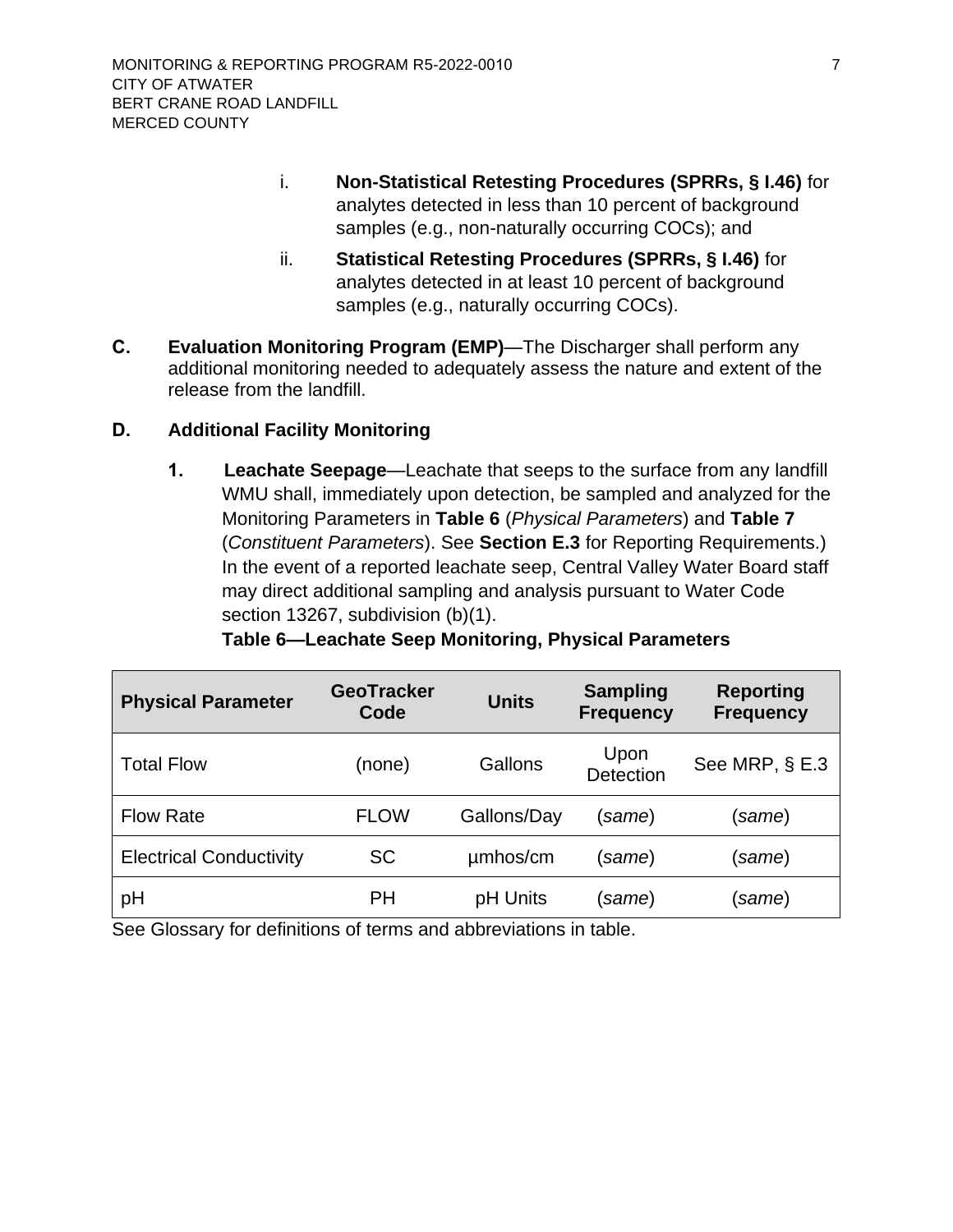<span id="page-17-0"></span>

| <b>Constituent Parameter</b>                      | <b>GeoTracker</b><br>Code | <b>Units</b> | <b>Sampling</b><br><b>Frequency</b> | <b>Reporting</b><br><b>Frequency</b> |
|---------------------------------------------------|---------------------------|--------------|-------------------------------------|--------------------------------------|
| <b>TDS</b>                                        | <b>TDS</b>                | mg/L         | Upon<br>Detection                   | See MRP, § E.3                       |
| Chloride                                          | <b>CL</b>                 | mg/L         | (same)                              | (same)                               |
| Carbonate                                         | CACO <sub>3</sub>         | mg/L         | (same)                              | (same)                               |
| <b>Bicarbonate</b>                                | BICACO <sub>3</sub>       | mg/L         | (same)                              | (same)                               |
| Nitrate as N                                      | NO <sub>3</sub> N         | mg/L         | (same)                              | (same)                               |
| Sulfate                                           | SO <sub>4</sub>           | mg/L         | (same)                              | (same)                               |
| Calcium                                           | <b>CA</b>                 | mg/L         | (same)                              | (same)                               |
| Magnesium                                         | <b>MG</b>                 | mg/L         | (same)                              | (same)                               |
| Potassium                                         | K                         | mg/L         | (same)                              | (same)                               |
| Sodium                                            | <b>NA</b>                 | mg/L         | (same)                              | (same)                               |
| <b>Short List VOCs</b><br>(Attachment A)          | (various)                 | $\mu$ g/L    | (same)                              | (same)                               |
| 1,2,3-Trichloropropane per<br>Method SRL-524M-TCP | <b>TCPR123</b>            | ng/L         | (same)                              | (same)                               |

## **Table 7—Leachate Seep Monitoring, Constituent Parameters**

See Glossary for definitions of terms and abbreviations in table.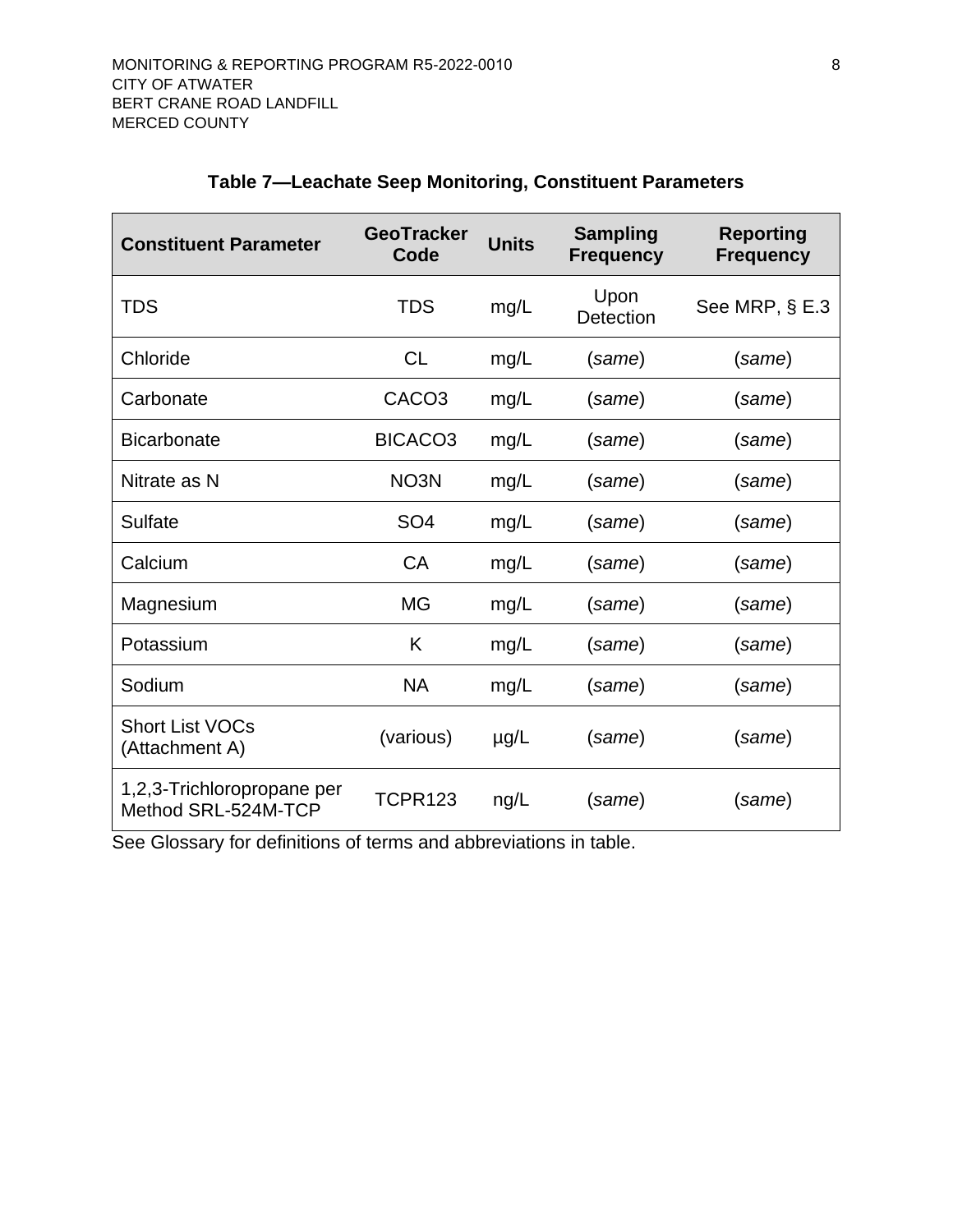<span id="page-18-0"></span>**2. Regular Visual Inspection**—The [Discharger](#page-10-6) shall perform regular visual inspections at the Facility in accordance with **[Table 8](#page-18-2)** (*Criteria*) and **[Table](#page-18-3) [9](#page-18-3)** (*Schedule*). Results of these regular visual inspections shall be included in Semiannual Monitoring Reports per **Section [E.1](#page-20-1)**.

<span id="page-18-2"></span>

| Category            | <b>Criteria</b>                                                                                                                                        |
|---------------------|--------------------------------------------------------------------------------------------------------------------------------------------------------|
| <b>Within Unit</b>  | Evidence of ponded water at any point on unit outside of any<br>contact storm water/leachate diversions structures.<br>(record affected areas on map). |
|                     | Evidence of erosion and/or of day-lighted refuse.<br>$\bullet$                                                                                         |
|                     | Evidence of ponding, erosion, or exposed waste to the cover from<br>the solar panel structures installed on a portion of the landfill.                 |
| Unit<br>Perimeter   | Evidence of leachate seep.<br>Estimated size of affected area (record on map) and flow rate.<br>Evidence of erosion and/or of day-lighted refuse.      |
| Receiving<br>Waters | Floating and suspended materials of waste origin—presence or<br>absence, source and size of affected areas.                                            |
|                     | Discoloration and turbidity—description of color, source and size of<br>$\bullet$<br>affected areas.                                                   |

#### **Table 8—Criteria for Regular Visual Inspections**

#### **Table 9—Regular Visual Inspection Schedule**

<span id="page-18-3"></span>

| Category                        | <b>Wet Season</b><br>(1 Oct. to 30 April) | <b>Dry Season</b><br>(1 May to 30 Sept.) |
|---------------------------------|-------------------------------------------|------------------------------------------|
| <b>Active Units</b>             | Weekly                                    | Monthly                                  |
| <b>Inactive or Closed Units</b> | Monthly                                   | Quarterly                                |

<span id="page-18-1"></span>**3. Annual Facility Inspections**—Prior to **30 September** of each year, the [Discharger](#page-10-6) shall inspect the Facility to assess repair and maintenance needs for drainage control systems, cover systems and groundwater monitoring wells; and preparedness for winter conditions (e.g., erosion and sedimentation control). If repairs are made as result of the annual inspection, problem areas shall be photographed before and after repairs.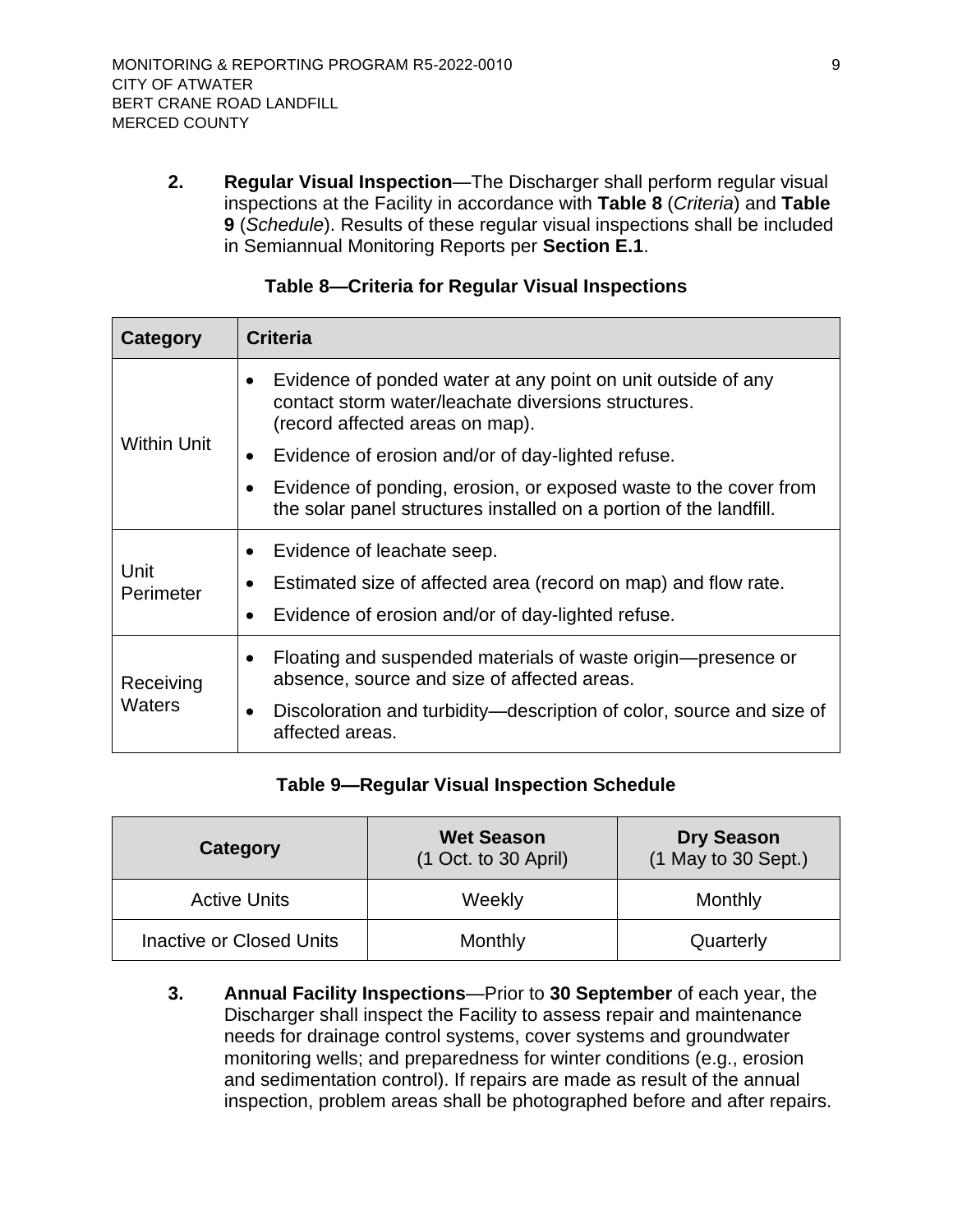Any necessary construction, maintenance, or repairs shall be completed by 31 October. See **Section [E.4](#page-23-1)** for Reporting Requirements.

<span id="page-19-0"></span>**4. Major Storm Events**—Within **seven days** of any storm event capable of causing damage or significant erosion (Major Storm Event), the [Discharger](#page-10-6) shall inspect the Facility for damage to any precipitation, diversion and drainage facilities, and all landfill side slopes. Necessary repairs shall be completed within 30 days of the inspection. The [Discharger](#page-10-6) shall take photos of any problem areas before and after repairs. See **Section [E.5](#page-23-2)** for Reporting Requirements.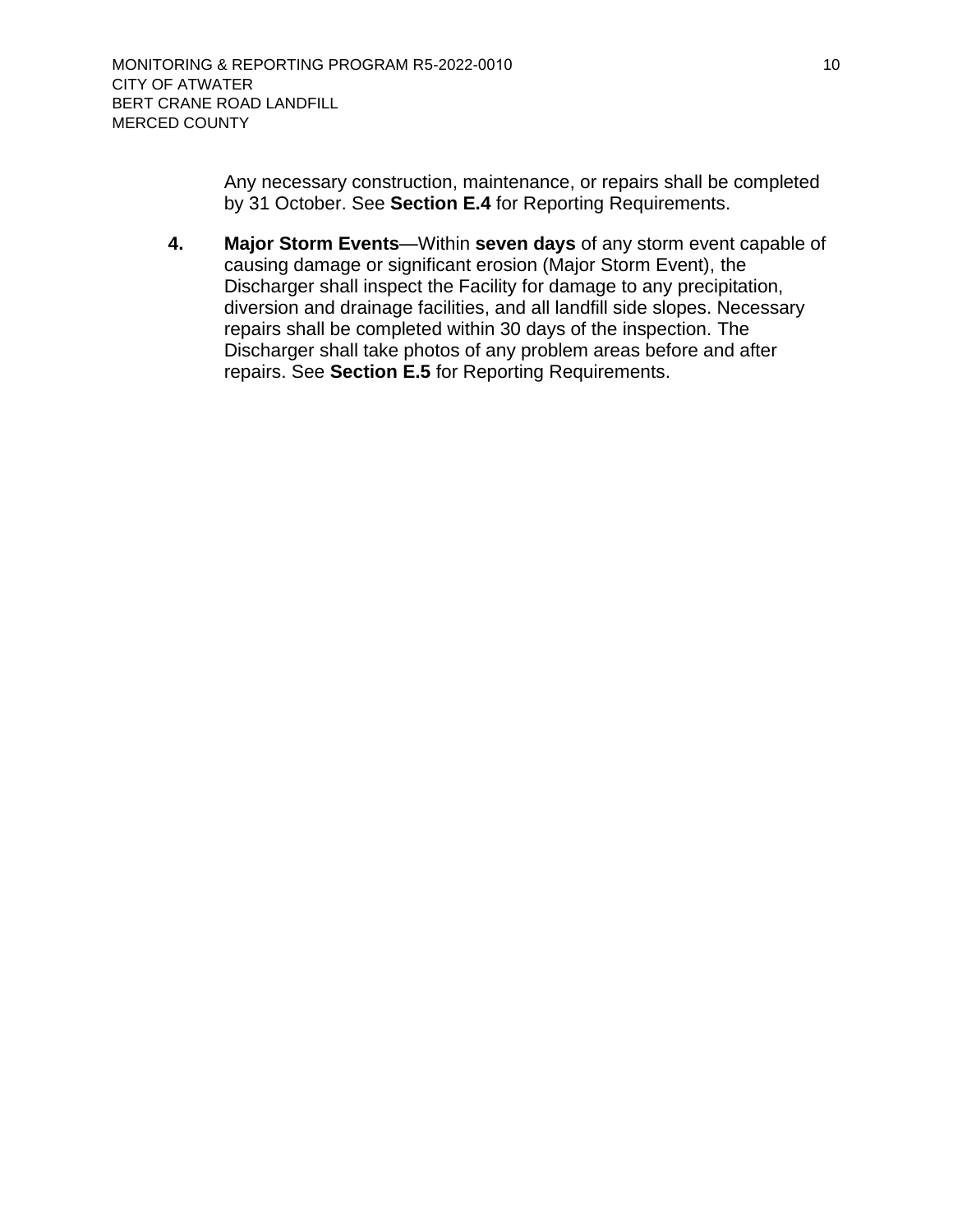## <span id="page-20-2"></span><span id="page-20-0"></span>**E. Reporting Requirements**

|  | Table 10—Summary of Required Reports |
|--|--------------------------------------|
|--|--------------------------------------|

| <b>Section</b> | <b>Report</b>                                              | <b>Deadline</b>                                                                   |
|----------------|------------------------------------------------------------|-----------------------------------------------------------------------------------|
| $\S E.1$       | Semiannual Monitoring Reports (SMRs)                       | 1 August<br>(1 January to 30 June)                                                |
|                |                                                            | 1 February<br>(1 July to 31 December)                                             |
| $\S E.2$       | <b>Annual Monitoring Reports (AMRs)</b>                    | 1 February                                                                        |
| $\S E.3$       | Leachate Seep Reporting                                    | Immediately upon<br><b>Discovery of Seepage</b><br>(staff notification)           |
|                |                                                            | <b>Within 7 Days</b><br>(written report)                                          |
| $\S E.4$       | <b>Annual Facility Inspection Reports</b>                  | <b>15 November</b>                                                                |
| $\S E.5$       | <b>Major Storm Reporting</b>                               | <b>Immediately after</b><br><b>Damage Discovery</b><br>(staff notification)       |
|                |                                                            | <b>Within 14 Days of</b><br><b>Completing Repairs</b><br>(written report, photos) |
| $\S E.6$       | <b>Water Quality Protection</b><br><b>Standard Reports</b> | <b>Proposed Revisions</b><br>(excluding Concentration<br>Limits)                  |

- <span id="page-20-1"></span>**1. Semiannual Monitoring Reports (SMRs)**—The [Discharger](#page-10-6) shall submit Semiannual Monitoring Reports (SMRs) on **1 August** (1 Jan. to 30 June) and **1 February** (1 July to 31 Dec.). SMRs shall contain the following materials and information:
	- a. A statement affirming that all sampling activities referenced in the report were conducted in accordance with the approved SCAP (see § [A.4\)](#page-10-5).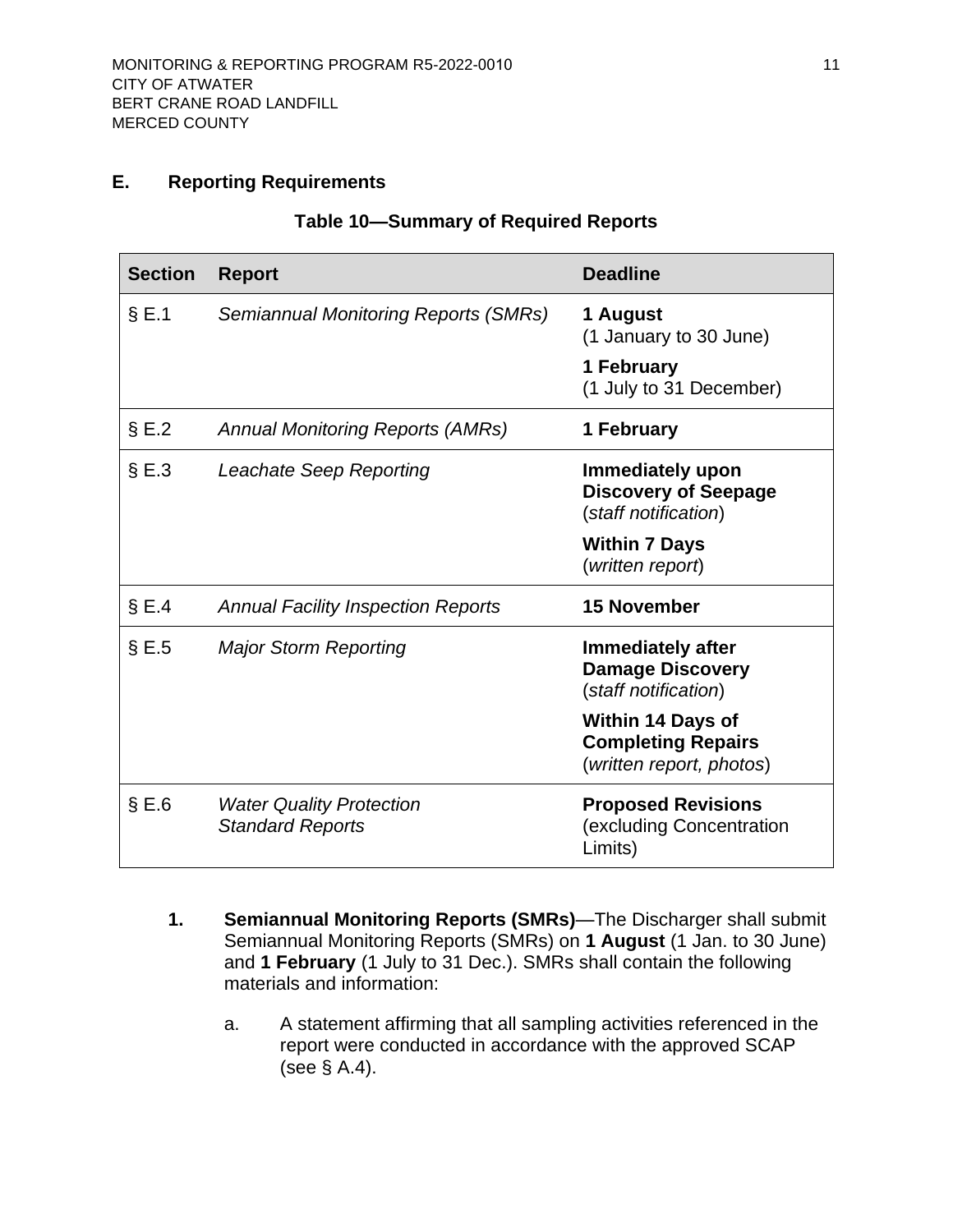- b. Map(s)/aerial photograph(s) depicting locations of all observation stations, monitoring points referenced in the report.
- c. In tabulated format, all monitoring data required to be reported on a semiannual basis, including Groundwater Conditions and Monitoring Parameters. (See Section [E.7.b](#page-25-2) for additional requirements.)
- d. For each groundwater monitoring point referenced in the SMR:
	- i. The times each water level measurement was taken;
	- ii. The type of pump or other device used to purge and elevate pump intake level relative to screening interval;
	- iii. The purging methods used to stabilize water in the well bore before sampling (including pumping rate);
	- iv. The equipment and methods used for monitoring pH, temperature and electrical conductivity (EC) during purging activity, and the results of such monitoring;
	- v. Methods for disposing of purged water; and
	- vi. The type of device used for sampling, if different than the one used for purging.
- e. Evaluation of concentrations for all Constituent Parameters and Five-Year COCs (when analyzed), comparison to current Concentration Limits, and results of any Retesting Procedures per Section [B.2.h.](#page-15-2)
- f. In the event of a verified exceedance of Concentration Limit(s), any actions taken per Section J of the SPRRs (*Response to Release*) for wells and/or constituents not already specifically addressed in Corrective Action Monitoring under this MRP.
- g. Evaluation as to effectiveness of existing leachate monitoring and control facilities, and runoff/run-on control facilities.
- h. Summaries of all Regular Visual Inspections conducted per Section [D.2](#page-18-0) during the reporting period.
- i. For closed landfills, summaries of inspections, leak searches and final cover repairs conducted in accordance with an approved Post-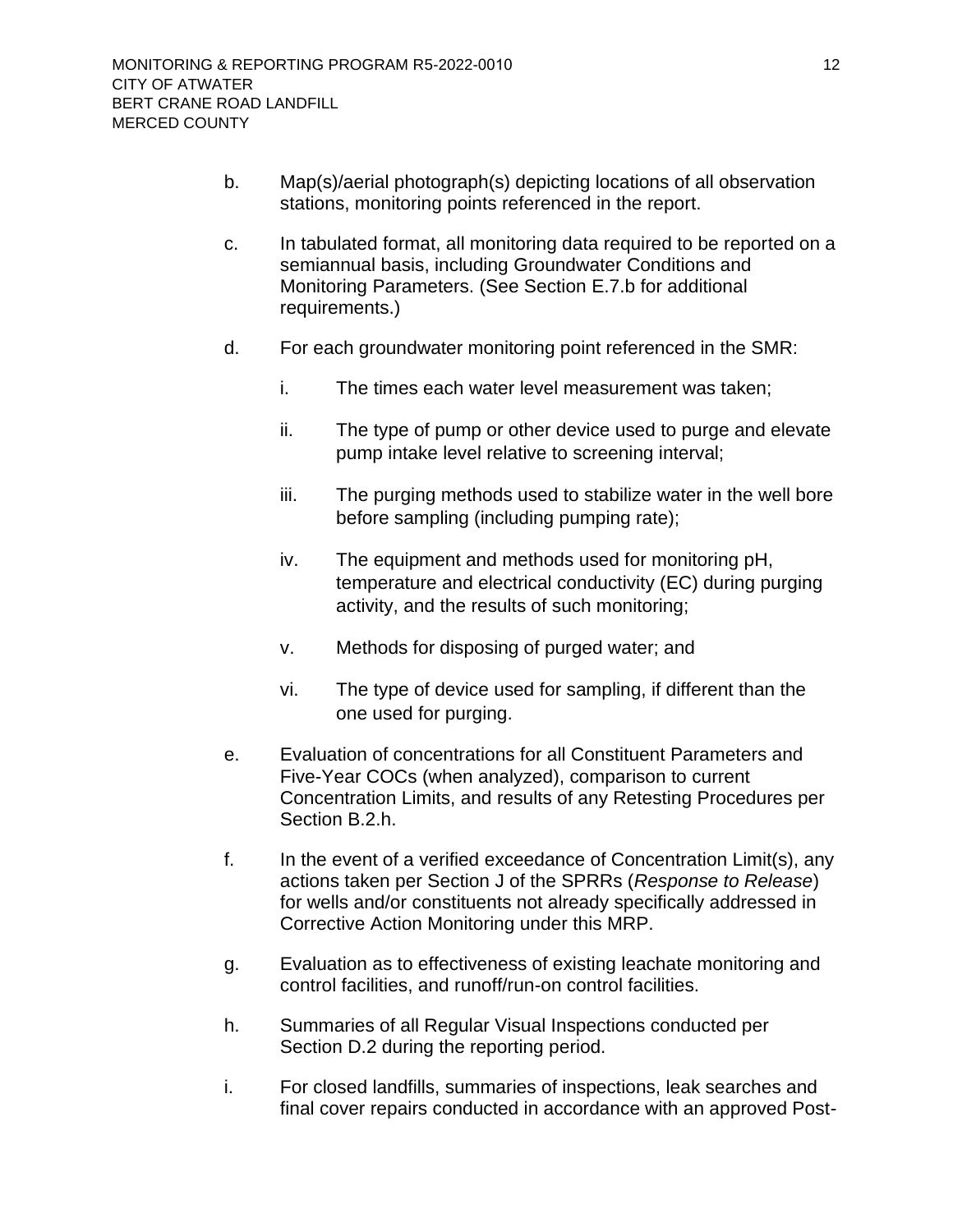Closure Maintenance Plan per Standard Provisions G.26-29 (*Standard Closure and Post-Closure Maintenance Specifications*).

- j. Laboratory statements of results of all analyses evaluating compliance with the WDRs.
- <span id="page-22-0"></span>**2.** Annual Monitoring Reports (AMRs)—On 1 February of each year,<sup>3</sup> the [Discharger](#page-10-6) shall submit an Annual Monitoring Report (AMR) containing following materials and information:
	- a. In tabulated format, all monitoring data for which annual reporting is required under this MRP. (See Section [E.7.b](#page-25-2) for additional requirements for monitoring reports.)
	- b. Graphs of historical trends for all Monitoring Parameters and Five-Year COCs (if such analyses were performed) with respect to each monitoring point over the five prior calendar years.<sup>4</sup>
	- c. An evaluation of Monitoring Parameters with regard to the cation/anion balance, and graphical presentation of same in a Stiff diagram, Piper graph or Schoeller plot.
	- d. All historical monitoring data for which there are detectable results, including data for the previous year, shall be submitted in tabular form in a digital file.
	- e. For each groundwater well, quarterly hydrographs showing the elevation of groundwater with respect to the top and bottom of the screened interval, and the elevation of the pump intake,
	- f. A comprehensive discussion of the Facility's compliance record, and the result of any corrective actions taken or planned which may be needed to attain full compliance with the WDRs.
	- g. For landfill units, a map showing the areas and elevations of each unit where filling was completed during the previous calendar year;

<sup>4</sup> Each graph shall contain individual data points (not mean values) and be appropriately scaled to accurately depict statistically significant trends or variations in water quality.

<sup>&</sup>lt;sup>3</sup> The Annual Monitoring Report may be combined with the Semiannual Monitoring Report for 1 July through 31 December of the same year, provided that the combination is clearly indicated in the title.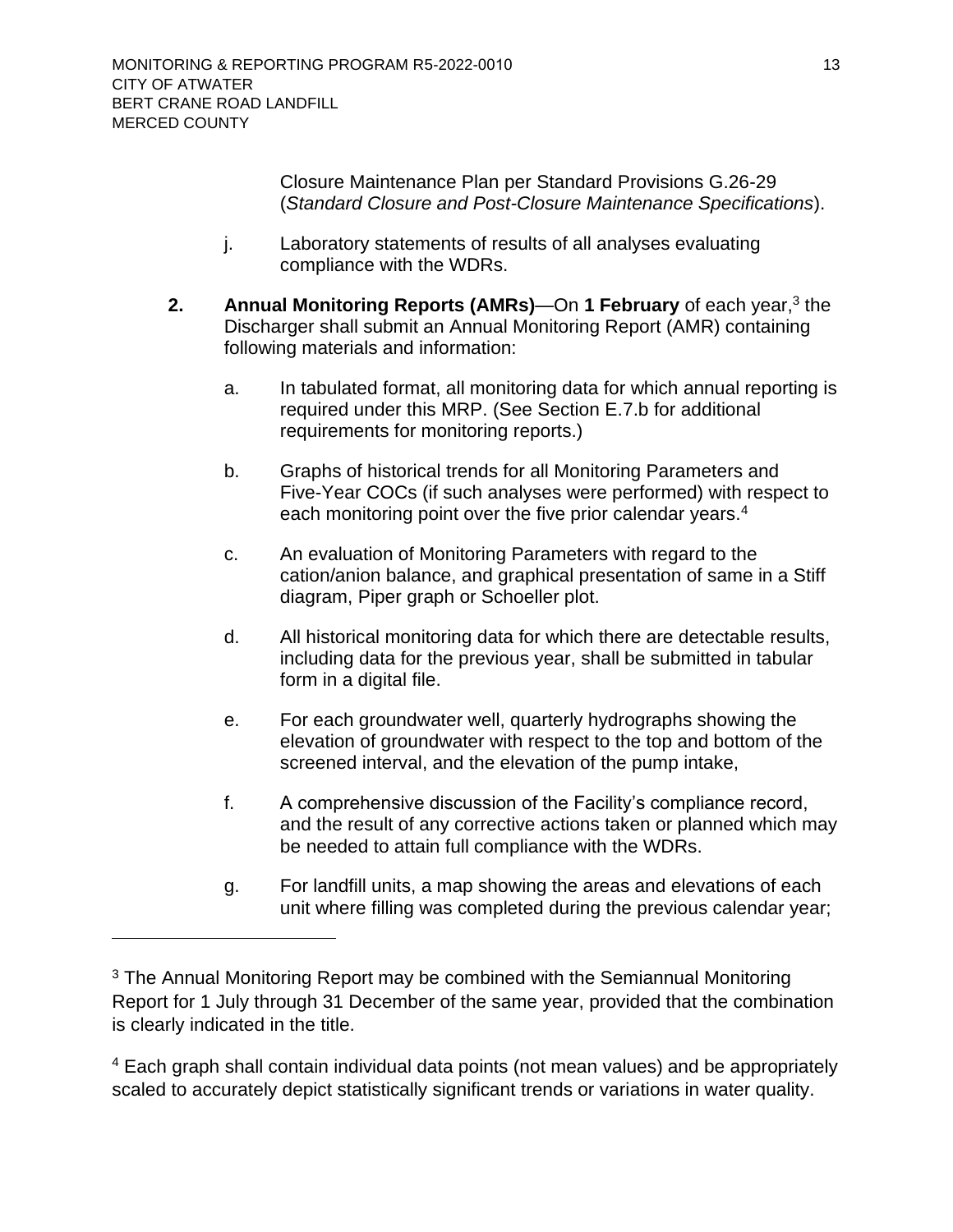comparison to final closure design contours; and projected years in which each discrete module are expected to be filled.

- h. A summary of the monitoring results, indicating any changes made or observed since the previous AMR.
- i. Annual updates to the Concentration Limits for all Monitoring Parameters and WQPS Monitoring Points, in accordance with Section [B.2.g](#page-15-1) of this Order.
- <span id="page-23-0"></span>**3. Leachate Seep Reporting**—Upon discovery of seepage from any disposal area within the Facility, the [Discharger](#page-10-6) shall i**mmediately notify** the Central Valley Water Board via telephone or email; and **within seven days**, submit a written report with the following information:
	- a. Map(s) depicting the location(s) of seepage;
	- b. Estimated flow rate(s);
	- c. A description of the nature of the discharge (e.g., all pertinent observations and analyses);
	- d. Verification that samples have been submitted for analyses of the Monitoring Parameters in [Table 6](#page-16-3) (*Physical Parameters*) and [Table](#page-17-0) [7](#page-17-0) (*Constituent Parameters*), and an estimated date that the results will be submitted to the Central Valley Water Board; and
	- e. Corrective measures underway or proposed, and corresponding time schedule.
- <span id="page-23-1"></span>**4. Annual Facility Inspection Report**—By **15 November**, the [Discharger](#page-10-6) shall submit a report with results of the Annual Facility Inspection per **Section [D.3](#page-18-1)**. The report shall discuss any repair measures implemented, any preparations for winter, and include photographs of any problem areas and repairs.
- <span id="page-23-2"></span>**5. Major Storm Event Reports**—Immediately following each post-storm inspection described in **Section [D.4](#page-19-0)**, the [Discharger](#page-10-6) shall notify Central Valley Water Board staff of any damage or significant erosion (upon discovery). Subsequent repairs shall be reported to the Central Valley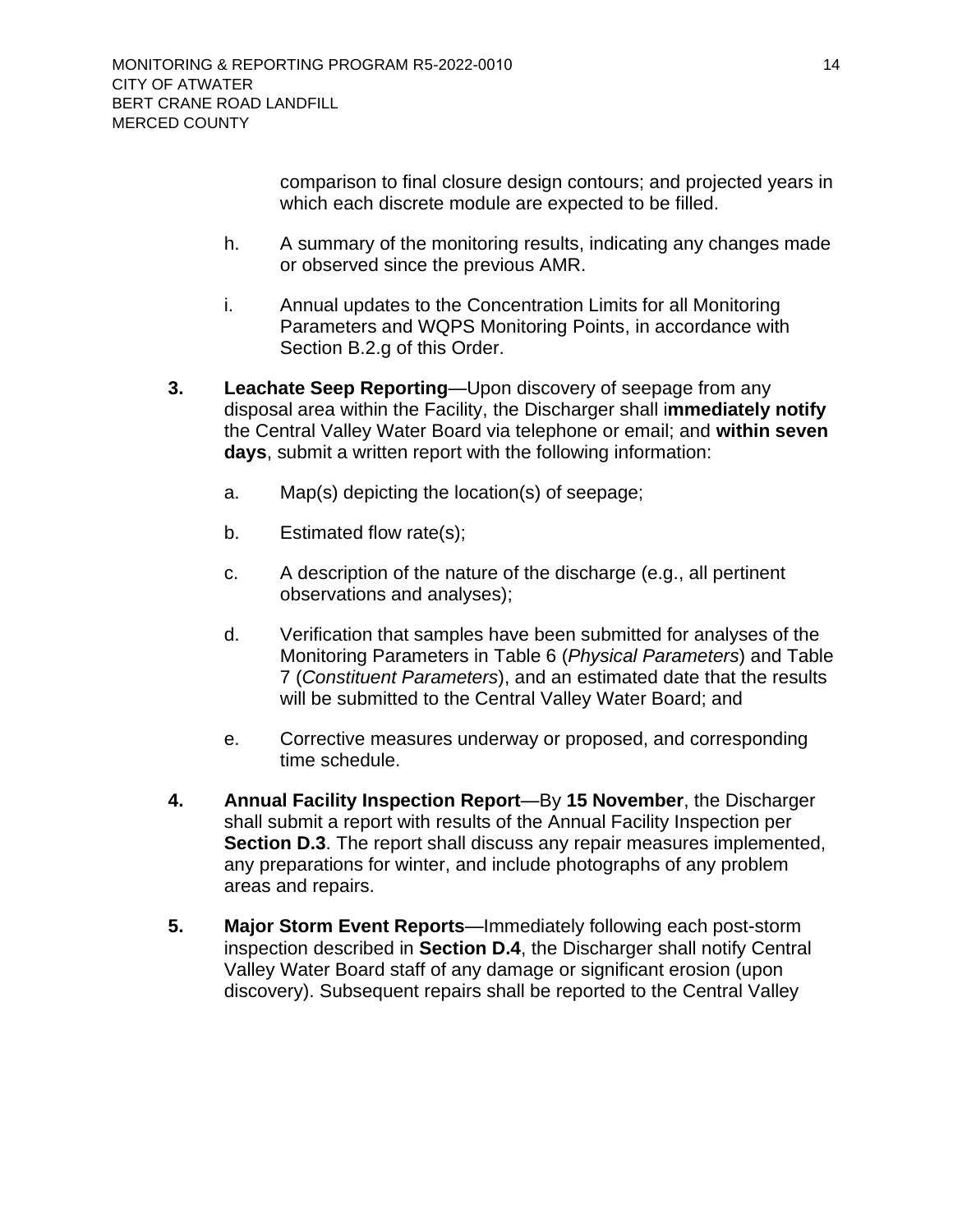Water Board (together with before and after photos of the repaired areas) **within 14 days** of completion.

- <span id="page-24-0"></span>6. Water Quality Protection Standard Report—Any proposed changes<sup>5</sup> to the Water Quality Protection Standard (WQPS) components (§ [B.2\)](#page-13-1), other than periodic update of the Concentration Limits (§ [B.2.g\)](#page-15-1), shall be submitted in a WQPS Report for review and approval. The report shall be certified by a "Qualified Professional" (§ [B\)](#page-11-0), and contain the following:
	- a. *Potentially Affected Waterbodies*—An identification of all distinct bodies of surface water and groundwater potentially affected by a WMU release (including, but not limited to, the uppermost aquifer and any permanent or ephemeral zones of perched groundwater underlying the Facility);
	- b. *Map of Monitoring Points*—A map of all groundwater monitoring points (including all background/upgradient and Point of Compliance monitoring points);
	- c. *Groundwater Movement*—An evaluation of perennial direction(s) of groundwater movement within the uppermost zone(s);
	- d. *Statistical Method for Concentration Limits*—A proposed statistical method for calculating Concentration Limits for Monitoring Parameters and Five-Year COCs (see § [B.2.f\)](#page-15-0) detected in at least 10 percent of the background data (naturally-occurring constituents) using a statistical procedure from subdivisions (e)(8)(A)-(D) or (e)(8)(E) of Title 27, section 20415; and
	- e. *Retesting Procedure*—A retesting procedure to confirm or deny measurably significant evidence of a release (Title 27, §§ 20415(e)(8)(E), 20420(j)(1)-(3)).

<sup>&</sup>lt;sup>5</sup> If subsequent sampling of the background monitoring point(s) indicates significant water quality changes due to either seasonal fluctuations or other reasons unrelated to onsite waste management activities, the Discharger may request modification of the WQPS.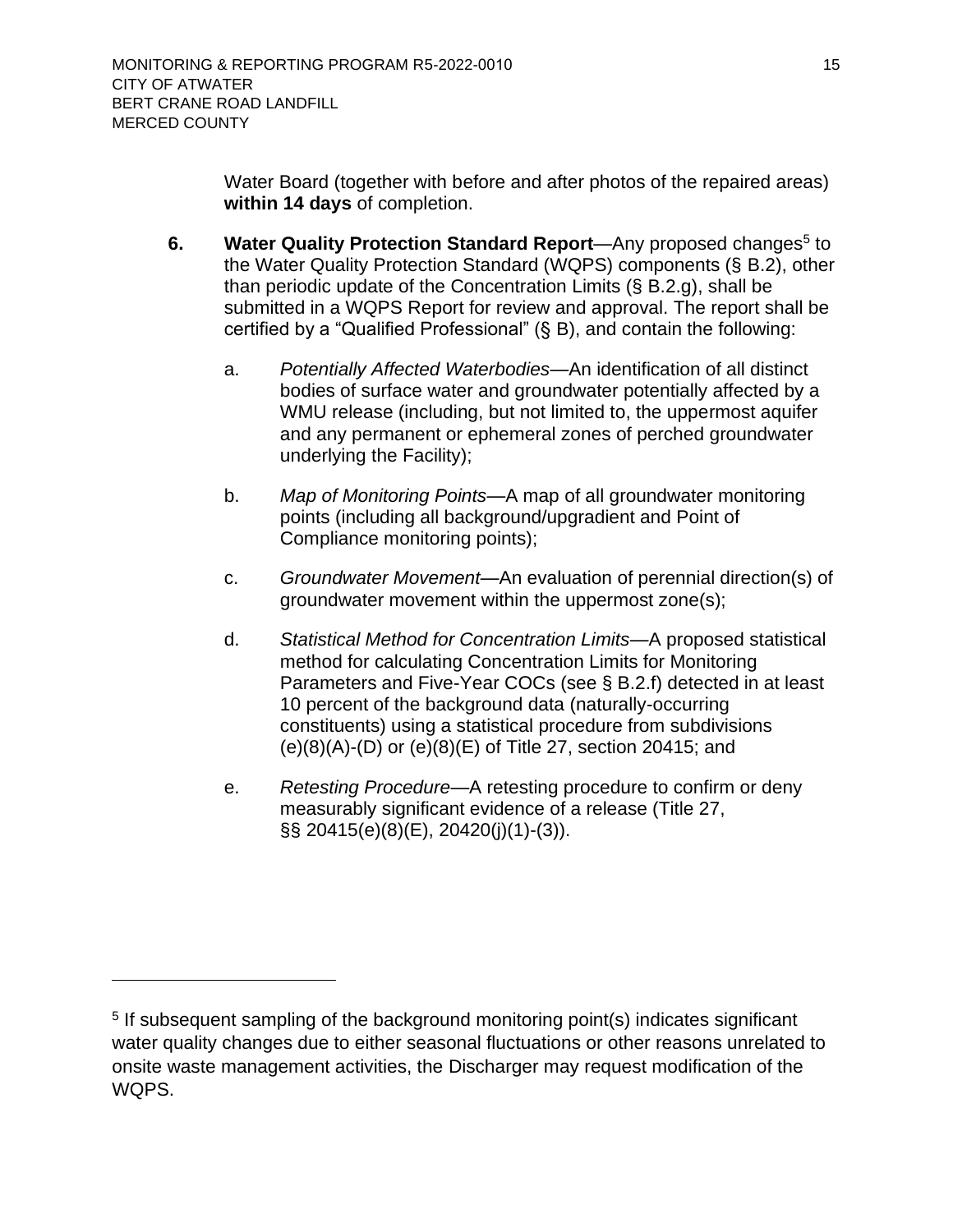#### <span id="page-25-1"></span><span id="page-25-0"></span>**7. General Reporting Provisions**

- **a. Transmittal Letters**—Each report submitted under this MRP shall be accompanied by a Transmittal Letter providing a brief overview of the enclosed report, as well as the following:
	- i. Any violations found since the last report was submitted, a description of all actions undertaken to correct the violation (referencing any previously submitted time schedules for compliance), and whether the violations were corrected; and
	- ii. A statement from the submitting party, or its authorized agent, signed under penalty of perjury, certifying that, to the best of the signer's knowledge, the contents of the enclosed report are true, accurate and complete.

## <span id="page-25-2"></span>**b. Monitoring Data and Reports**

**i. Electronic Submission via GeoTracker**—All reports with monitoring data (e.g., SMRs and AMRs) shall be submitted electronically via the State Water Board's [Geotracker](mailto:https://geotracker.waterboards.ca.gov) [Database](mailto:https://geotracker.waterboards.ca.gov) (https://geotracker.waterboards.ca.gov). After uploading a report, the [Discharger](#page-10-6) shall notify Central Valley Water Board staff via email at CentralValleyFresno@WaterBoards.ca.gov. The following information shall be included in the body of the email:

| <b>Attention:</b>            | Title 27 Unit                   |
|------------------------------|---------------------------------|
| <b>Report Title:</b>         | [Title of Report]               |
| <b>GeoTracker Upload ID:</b> | L10005810752                    |
| <b>Facility Name:</b>        | <b>Bert Crane Road Landfill</b> |
| County:                      | <b>Merced County</b>            |
| <b>WDID:</b>                 | 5C240115001                     |

- **ii. Data Presentation and Formatting**—In reporting monitoring data, the [Discharger](#page-10-6) shall arrange the data in tabular form so that the date, the constituents, the concentrations, and the units are readily discernible. Additionally, data shall be summarized in a manner that clearly illustrates compliance/noncompliance with WDRs.
- **iii. Non-Detections / Reporting Limits**—Unless the reporting limits (RL) are specified in the same table, non-detections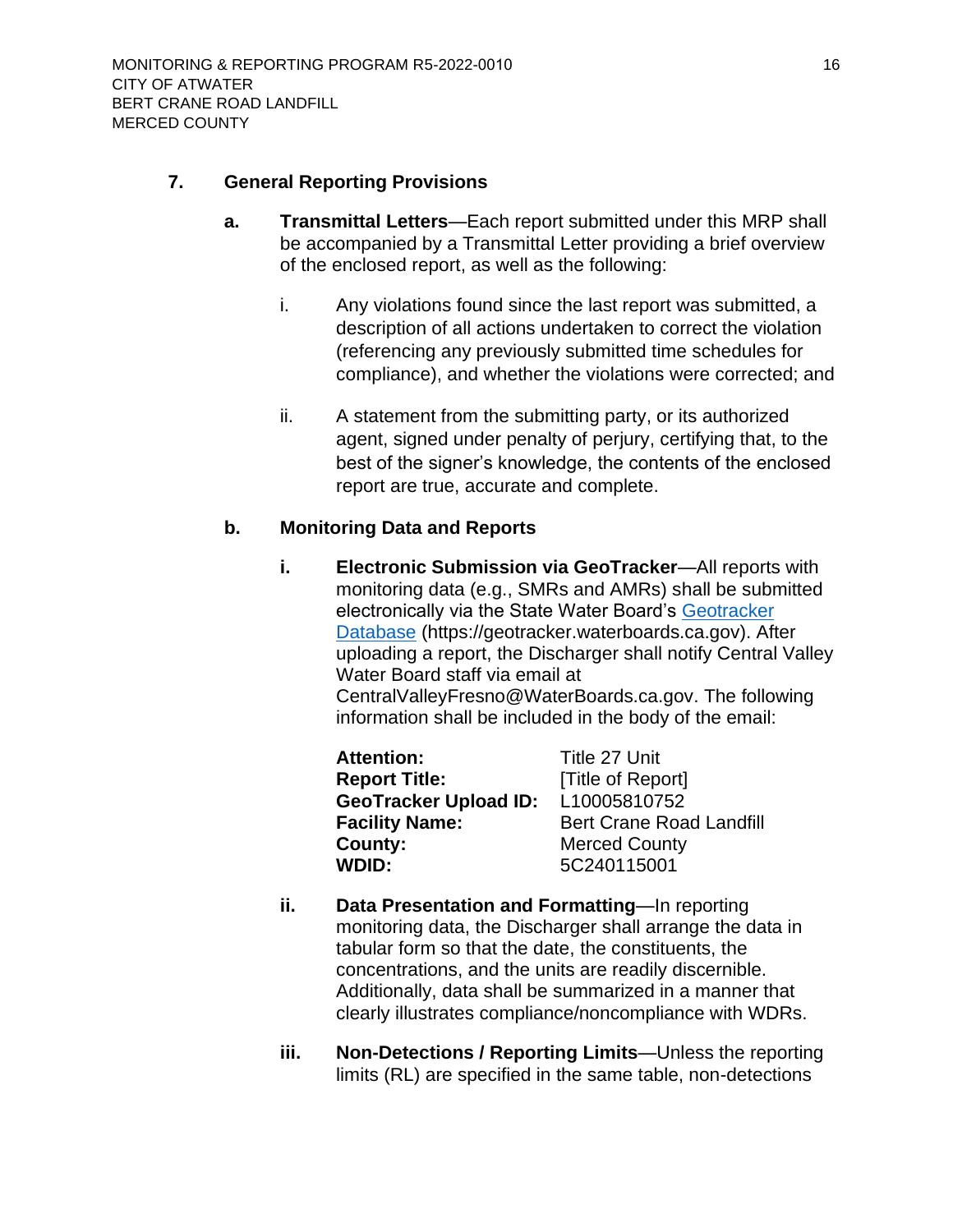and sub-RL concentrations shall be reported as "**< [limit]**" (e.g., "< 5 µg/L").

- **iv. Units**—Absent specific justification, all monitoring data shall be reported in the units specified herein.
- <span id="page-26-0"></span>**c. Compliance with SPRRs**—All reports submitted under this MRP shall comply with applicable provisions of the SPRRs, including those in Section I (*Standard Monitoring Specifications*) and Section J (*Response to Release*).
- <span id="page-26-1"></span>**d. Additional Requirements for Monitoring Reports**—Every monitoring report submitted under this MRP (e.g., SMRs [§ [E.1\]](#page-20-1), AMRs [§ [E.2\]](#page-22-0)) shall include a discussion of relevant field and laboratory tests, and the results of all monitoring conducted at the site shall be reported to the Central Valley Water Board in accordance with the reporting schedule above for the calendar period in which samples were taken or observations made.
- <span id="page-26-2"></span>**F. Record Retention Requirements**—The [Discharger](#page-10-6) shall maintain permanent records of all monitoring information, including without limitation: calibration and maintenance records; original strip chart recordings of continuous monitoring instrumentation; copies of all reports required by this MRP; and records of all data used to complete the application for WDRs. Such records shall be legible, and show the following for each sample:
	- 1. Sample identification and the monitoring point or background monitoring point from which it was taken, along with the identity of the individual who obtained the sample;
	- 2. Date, time and manner of sampling;
	- 3. Date and time that analyses were started and completed, and the name of the personnel and laboratory performing each analysis;
	- 4. A complete list of procedures used (including method of preserving the sample, and the identity and volumes of reagents used);
	- 5. A calculation of results; and
	- 6. The results of all analyses, as well as the MDL and PQL for each analysis (all peaks shall be reported).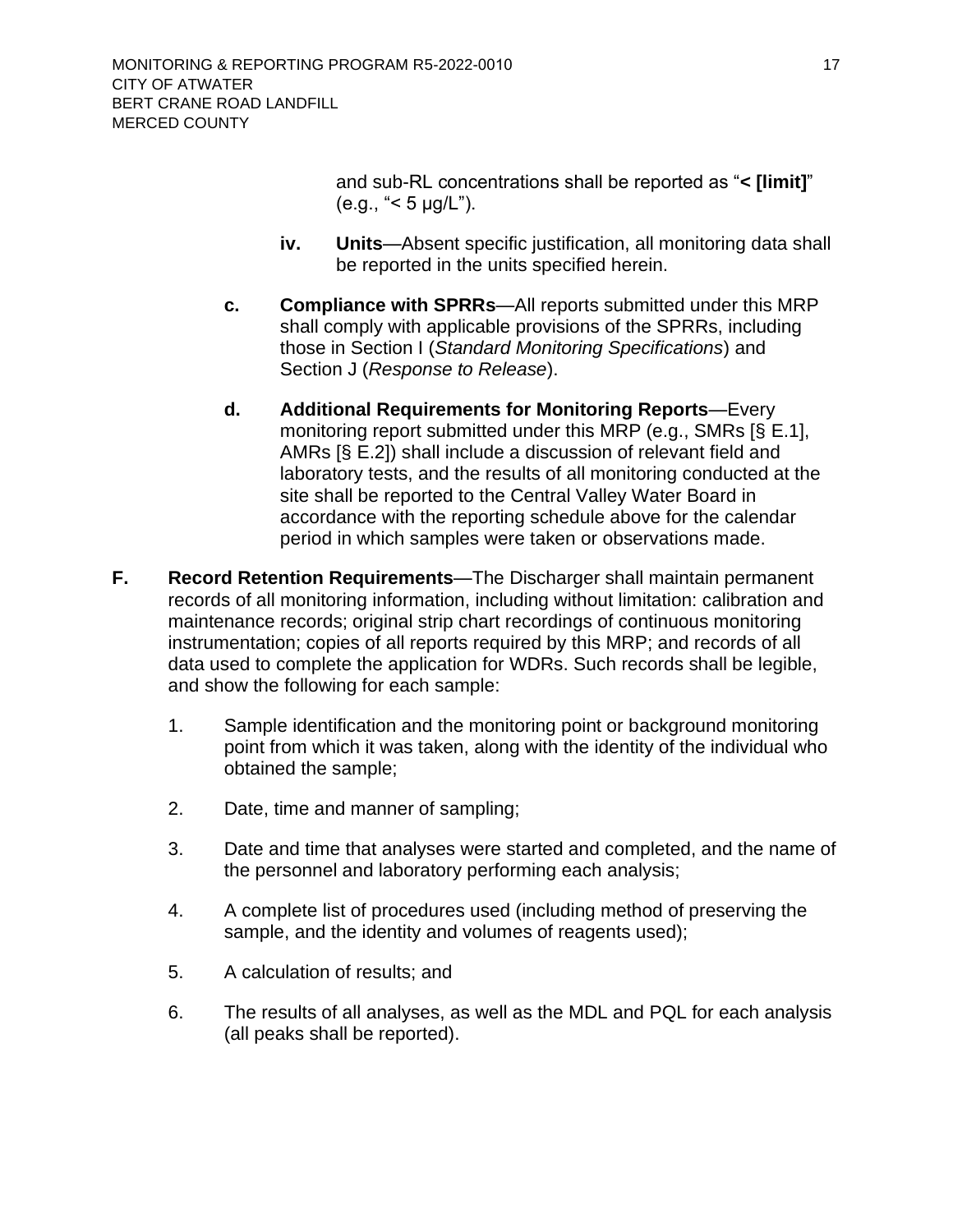#### **LIST OF ATTACHMENTS**

[Attachment A—Volatile Organic Compounds, Short-List](#page-28-0) [Attachment B—Dissolved Inorganics \(Five-Year COCs\)](#page-31-0) [Attachment C—Volatile Organic Compounds, Extended List \(Five-Year COCs\)](#page-32-0) [Attachment D—Semi-Volatile Organic Compounds \(Five-Year COCs\)](#page-35-0) [Attachment E—Chlorophenoxy Herbicides \(Five-Year COCs\)](#page-40-0) [Attachment F—OrganoPhosphorous Compounds \(Five-Year COCs\)](#page-41-0)

#### **ENFORCEMENT**

If, in the opinion of the Executive Officer, the [Discharger](#page-10-6) fail to comply with the provisions of this Order, the Executive Officer may refer this matter to the Attorney General for judicial enforcement, may issue a complaint for administrative civil liability, or may take other enforcement actions. Failure to comply with this Order may result in the assessment of Administrative Civil Liability of up to \$10,000 per violation, per day, depending on the violation, pursuant to the Water Code, including sections 13268, 13350 and 13385. The Central Valley Water Board reserves its right to take any enforcement actions authorized by law.

#### **ADMINISTRATIVE REVIEW**

Any person aggrieved by this Central Valley Water Board action may petition the State Water Board for review in accordance with Water Code section 13320 and California Code of Regulations, title 23, section 2050 et seq. To be timely, the petition must be received by the State Water Board by 5:00 pm on the 30th day after the date of this Order; if the 30th day falls on a Saturday, Sunday or state holiday, the petition must be received by the State Water Board by 5:00 pm on the next business day. The law and regulations applicable to filing petitions are available on the [State Water Board website](http://www.waterboards.ca.gov/public_notices/petitions/water_quality) (http://www.waterboards.ca.gov/public\_notices/petitions/water\_quality). Copies will also be provided upon request.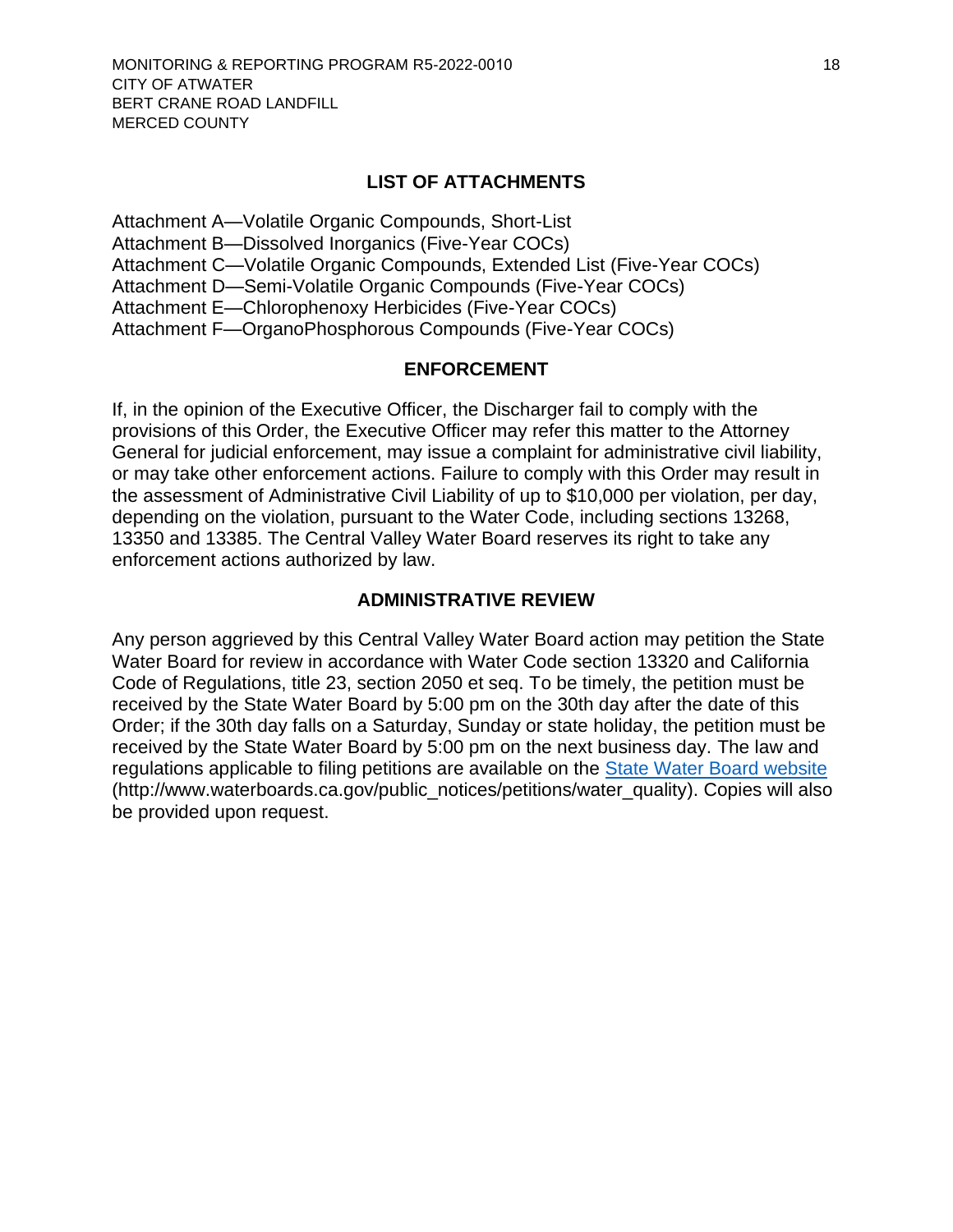## <span id="page-28-0"></span>**ATTACHMENT A—VOLATILE ORGANIC COMPOUNDS, SHORT-LIST**

## **USEPA Method 8260B**

| 1,1 Dichloroethylene (1,1 Dichloroethene; Vinylidene chloride) DCE11 |  |
|----------------------------------------------------------------------|--|
|                                                                      |  |
|                                                                      |  |
|                                                                      |  |
|                                                                      |  |
|                                                                      |  |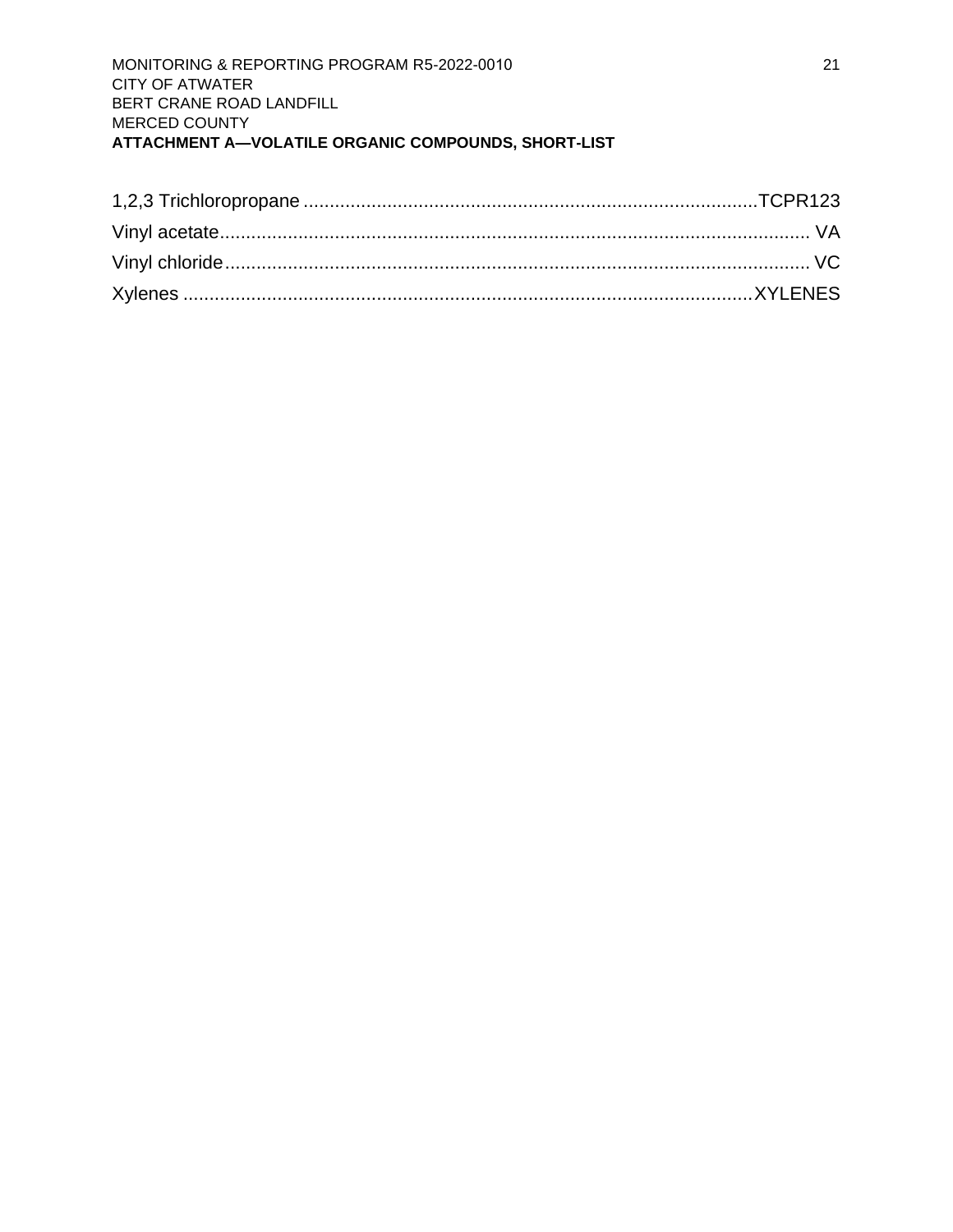## **ATTACHMENT B—DISSOLVED INORGANICS (FIVE-YEAR COCS)**

<span id="page-31-0"></span>

| <b>Constituent /</b>  |                       |
|-----------------------|-----------------------|
| Aluminum,             | Zinc,                 |
| USEPA Method 6010 AL  | USEPA Method 6010  ZN |
| Antimony,             | Iron,                 |
| USEPA Method 7041  SB | USEPA Method 6010 FE  |
| Barium,               | Manganese,            |
| USEPA Method 6010  BA | USEPA Method 6010 MN  |
| Beryllium,            | Arsenic,              |
| USEPA Method 6010  BE | USEPA Method 7062  AS |
| Cadmium,              | Lead,                 |
| USEPA Method 7131ACD  | USEPA Method 7421  PB |
| Chromium,             | Mercury,              |
| USEPA Method 6010 CR  | USEPA Method 7470AHG  |
| Cobalt,               | Nickel,               |
| USEPA Method 6010 CO  | USEPA Method 7521 NI  |
| Copper,               | Selenium,             |
| USEPA Method 6010 CU  | USEPA Method 7742  SE |
| Silver,               | Thallium,             |
| USEPA Method 6010  AG | USEPA Method 7841  TL |
| Tin,                  | Cyanide,              |
| USEPA Method 6010  SN | USEPA Method 9010CCN  |
| Vanadium,             | Sulfide,              |
| USEPA Method 6010  V  | USEPA Method 9030Bx S |
|                       |                       |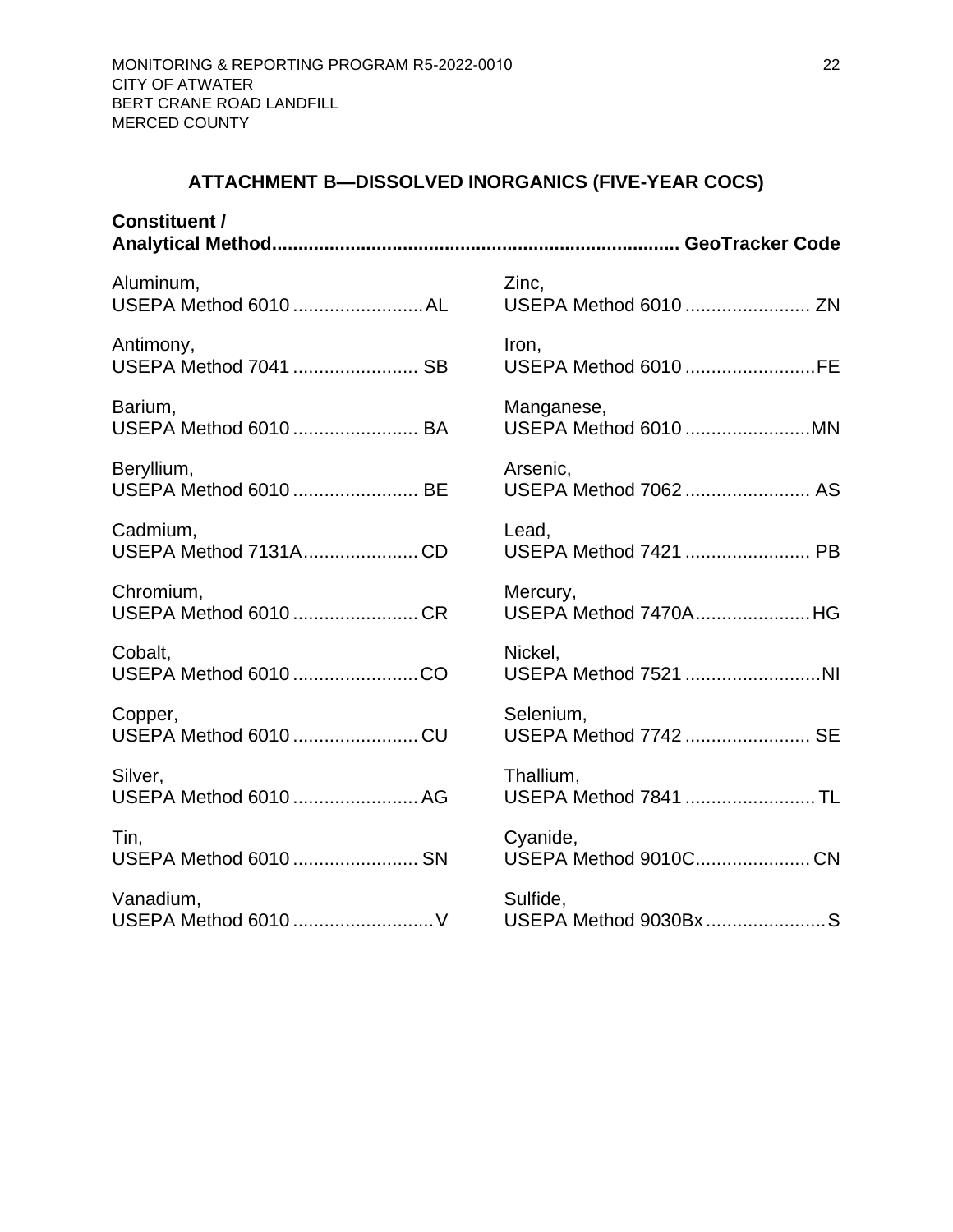## <span id="page-32-0"></span>**ATTACHMENT C—VOLATILE ORGANIC COMPOUNDS, EXTENDED LIST (FIVE-YEAR COCS)**

## **USEPA Method 8260, Extended List**

| 1,1 Dichloroethylene (1, I Dichloroethene; Vinylidene chloride) DCE11 |  |
|-----------------------------------------------------------------------|--|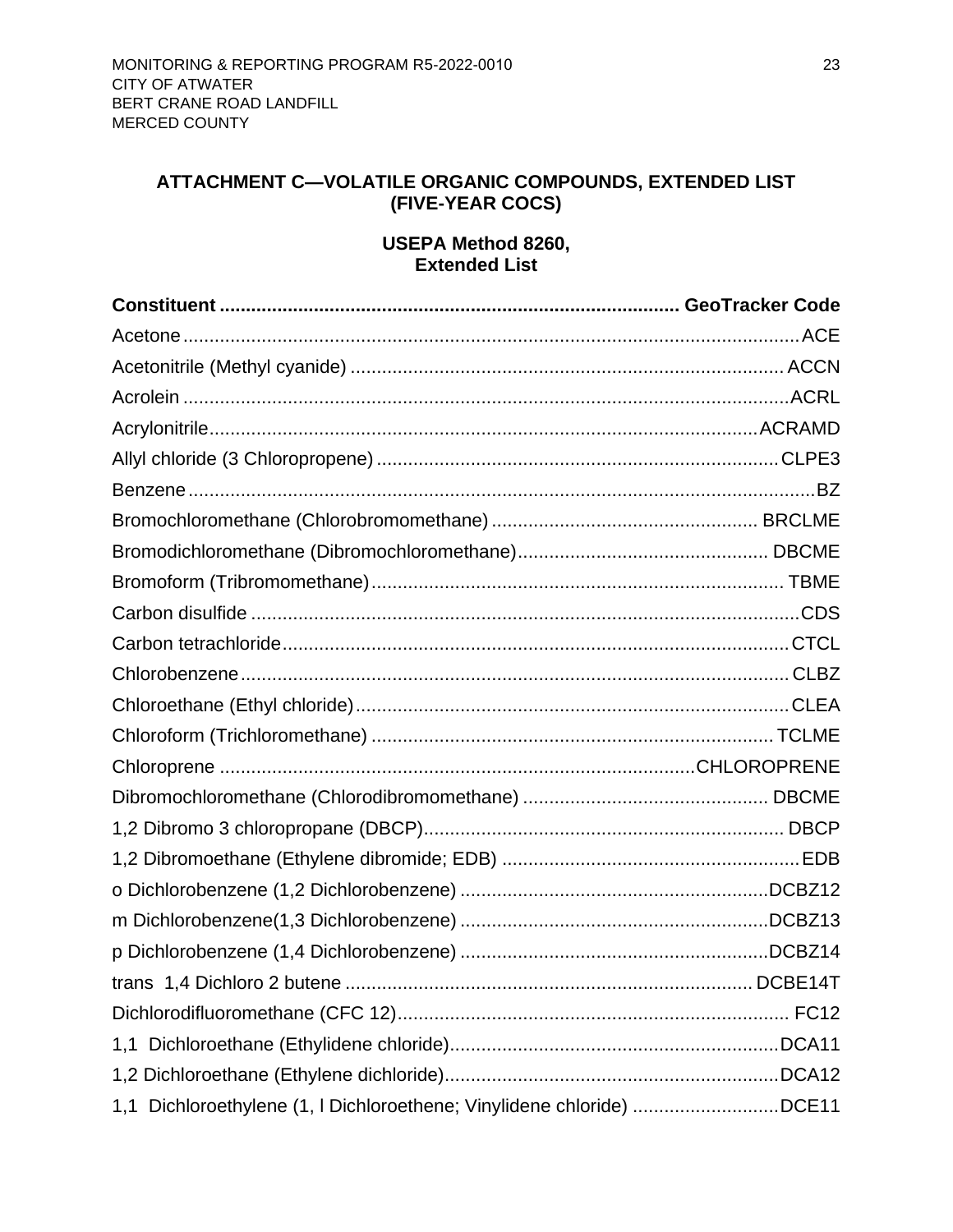| 1,1 |  |
|-----|--|
|     |  |
|     |  |
|     |  |
|     |  |
|     |  |
|     |  |
|     |  |
|     |  |
|     |  |
|     |  |
|     |  |
|     |  |
|     |  |
|     |  |
|     |  |
|     |  |
|     |  |
|     |  |
|     |  |
|     |  |
|     |  |
|     |  |
|     |  |
|     |  |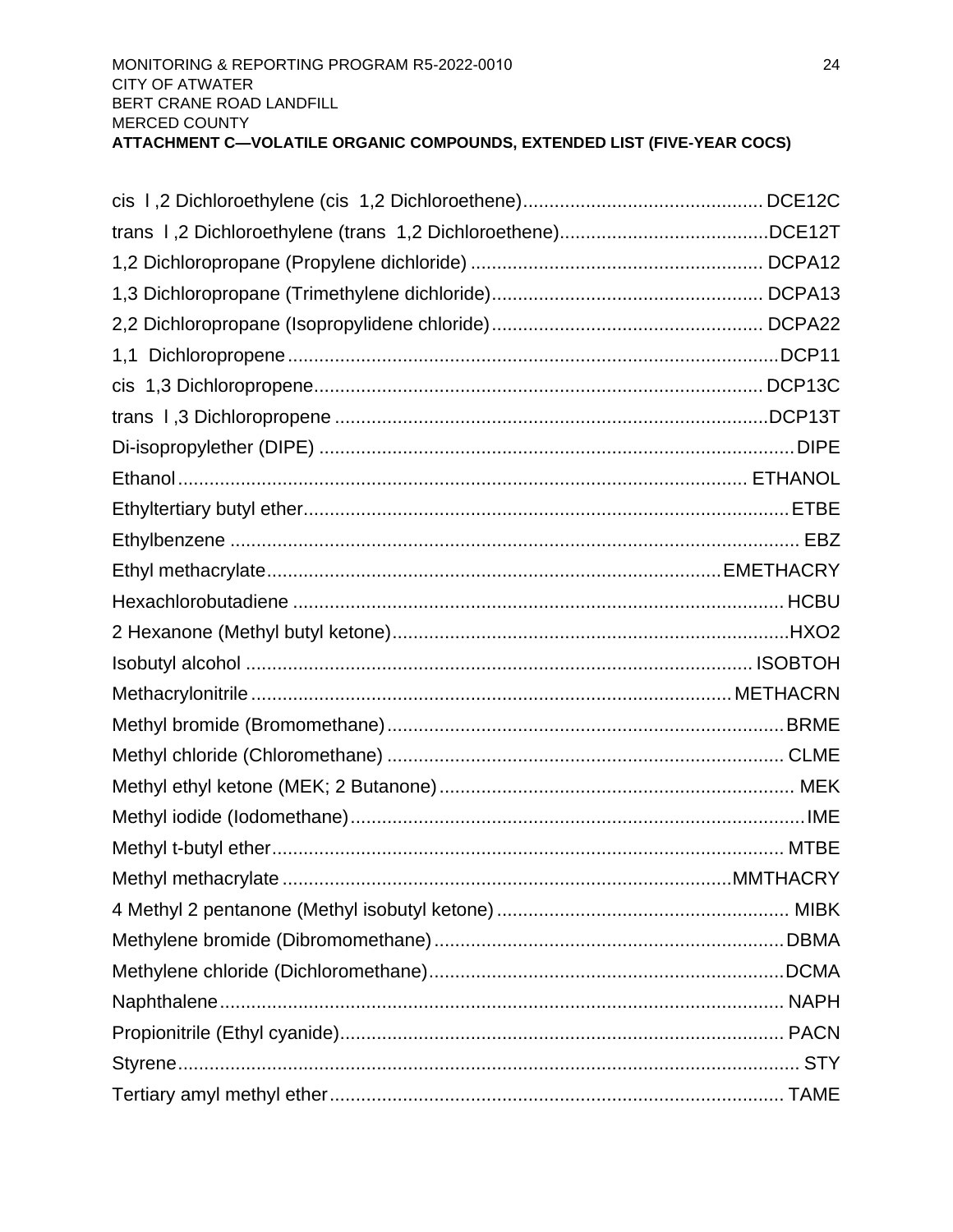| Tetrachloroethylene (Tetrachloroethene; Perchloroethylene; PCE)PCE |  |
|--------------------------------------------------------------------|--|
|                                                                    |  |
|                                                                    |  |
|                                                                    |  |
|                                                                    |  |
|                                                                    |  |
|                                                                    |  |
|                                                                    |  |
|                                                                    |  |
|                                                                    |  |
|                                                                    |  |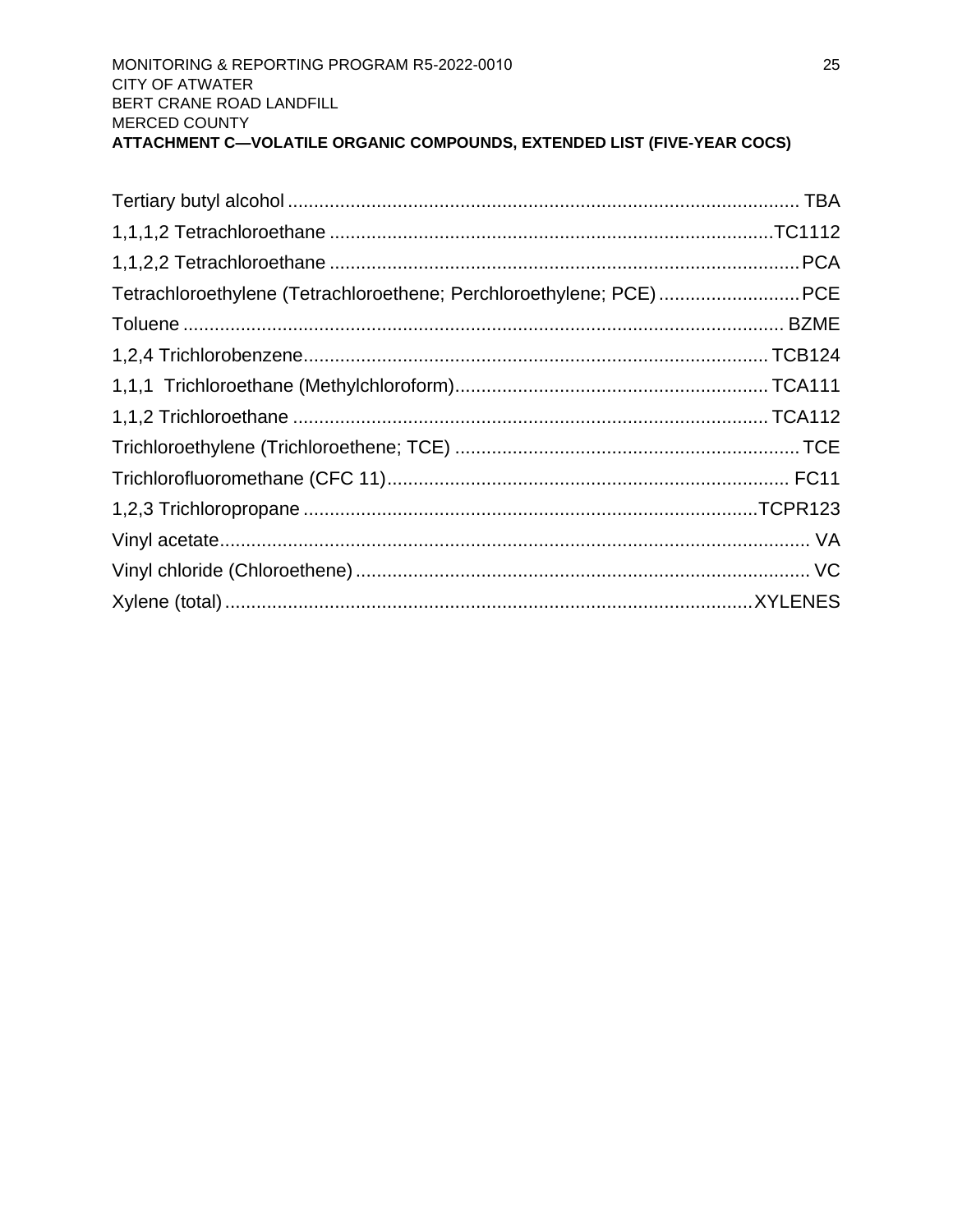## <span id="page-35-0"></span>ATTACHMENT D-SEMI-VOLATILE ORGANIC COMPOUNDS (FIVE-YEAR COCS)

## USEPA Methods 8270C or 8270D (Base, Neutral & Acid Extractables)

| Bis(2 chloro 1 methyethyl) ether (Bis(2 chloroisopropyl) ether; DCIP) BIS2CIE |  |
|-------------------------------------------------------------------------------|--|
|                                                                               |  |
|                                                                               |  |
|                                                                               |  |
|                                                                               |  |
|                                                                               |  |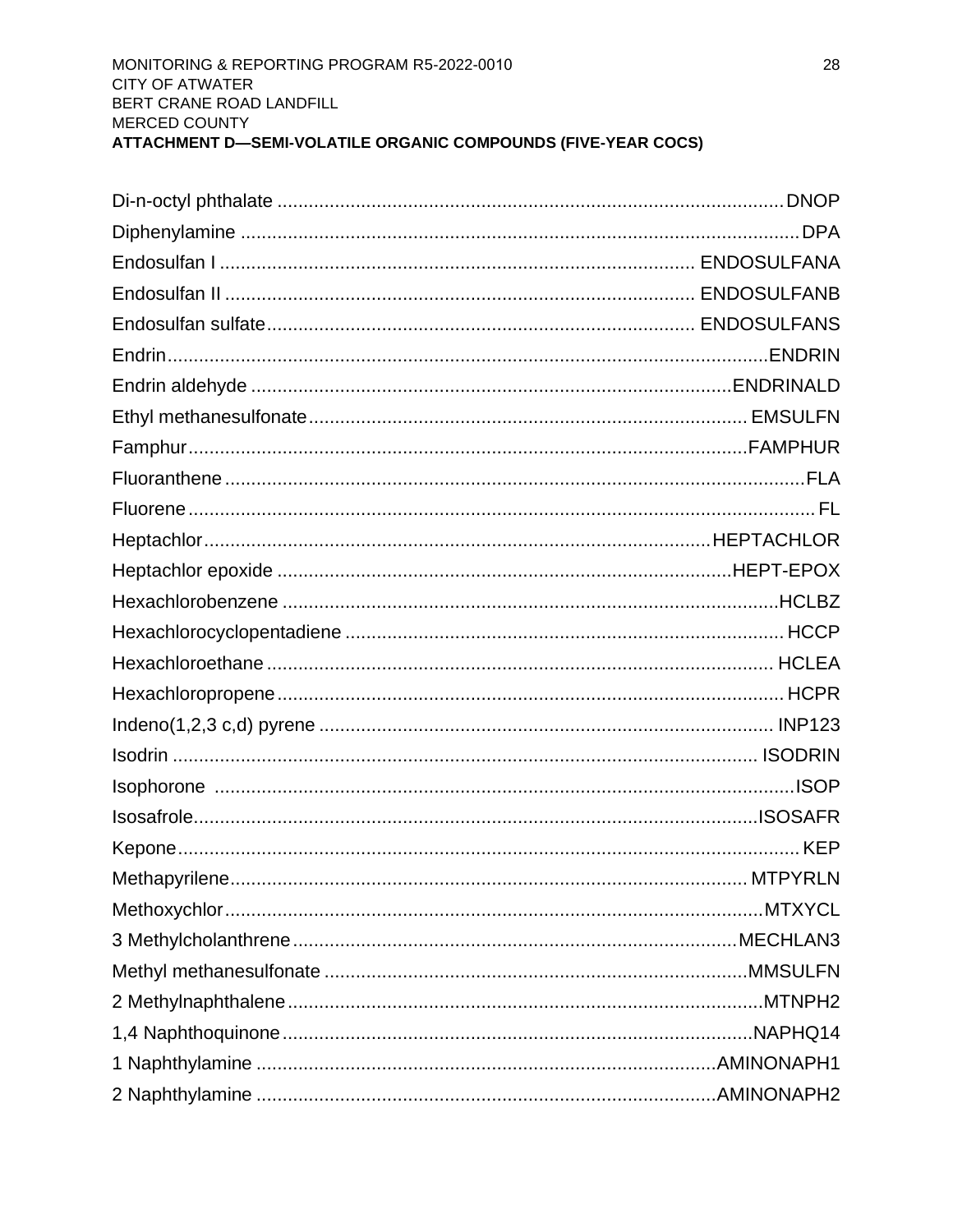| N Nitrosodipropylamine (N Nitroso N dipropylamine; Di n propylnitrosamine) NNSPR |  |
|----------------------------------------------------------------------------------|--|
|                                                                                  |  |
|                                                                                  |  |
|                                                                                  |  |
|                                                                                  |  |
|                                                                                  |  |
|                                                                                  |  |
|                                                                                  |  |
|                                                                                  |  |
|                                                                                  |  |
|                                                                                  |  |
|                                                                                  |  |
|                                                                                  |  |
|                                                                                  |  |
|                                                                                  |  |
|                                                                                  |  |
|                                                                                  |  |
|                                                                                  |  |
|                                                                                  |  |
|                                                                                  |  |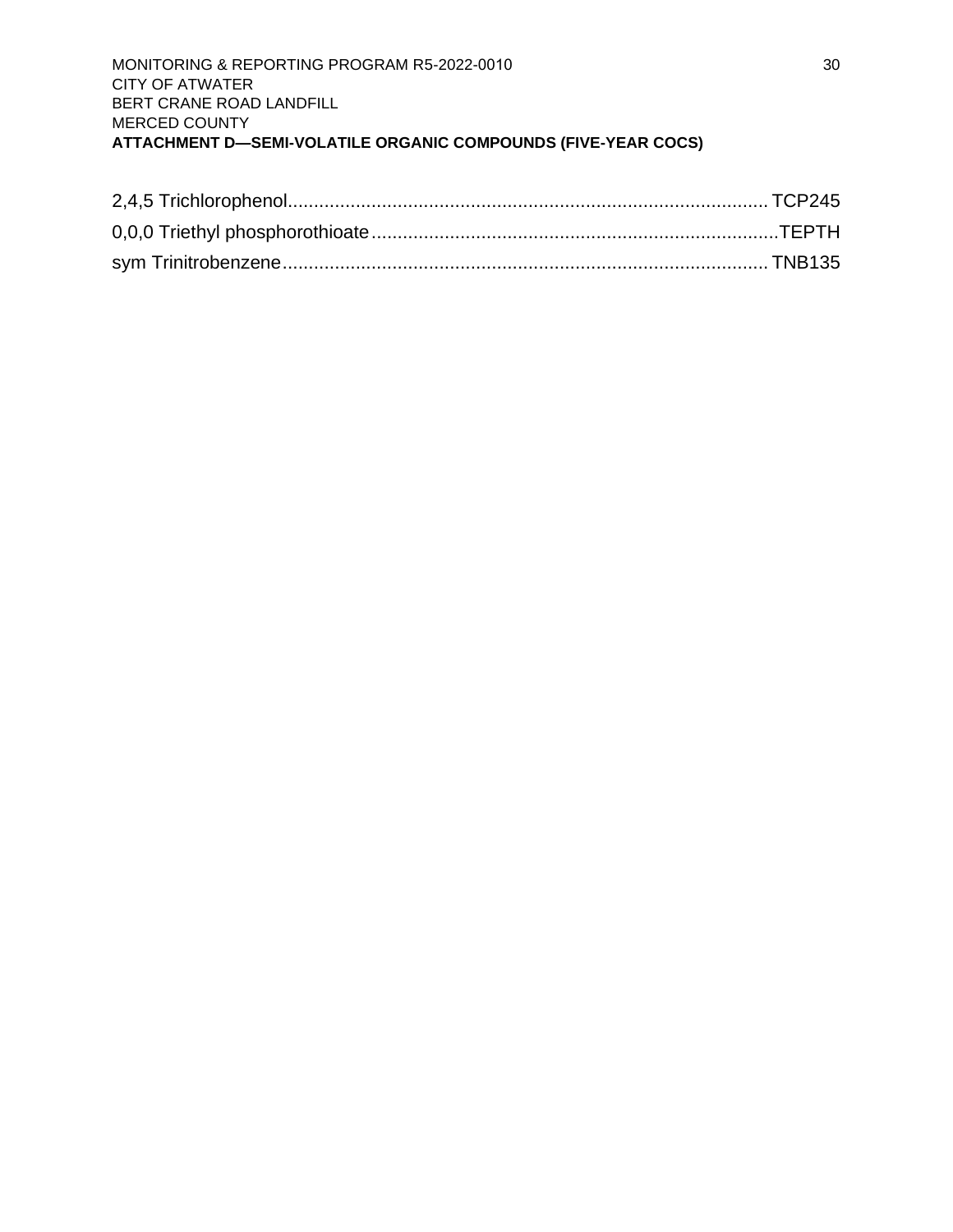## <span id="page-40-0"></span>**ATTACHMENT E—CHLOROPHENOXY HERBICIDES (FIVE-YEAR COCS)**

## **USEPA Method 8151A**